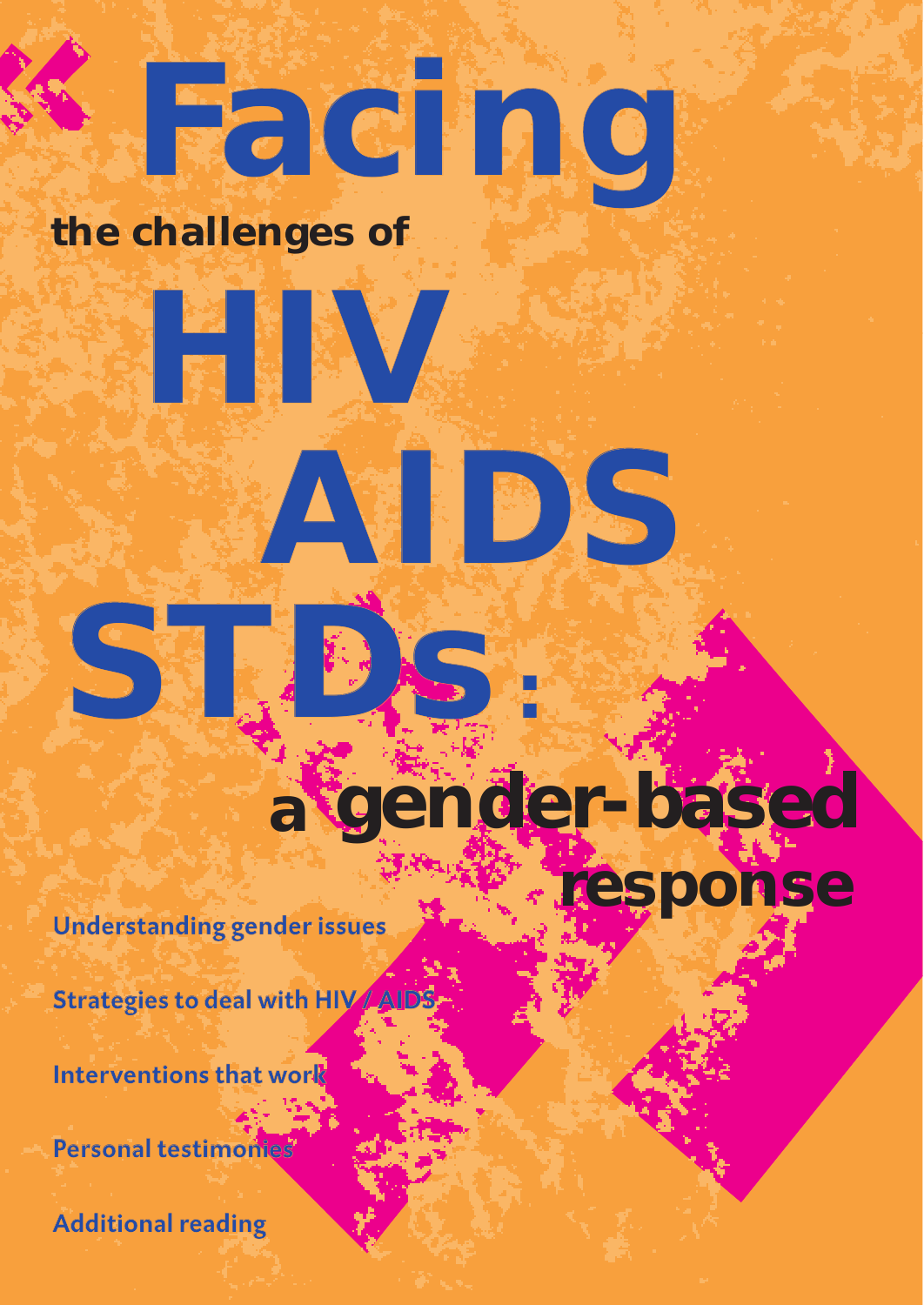#### **ACKNOWLEDGEMENTS**

*The Royal Tropical Institute, Southern Africa aids Information Dissemination Service and World Health Organization, Global Programme on aids, would like to thank the following organizations for their contributions during production of this publication:*

abia (Brazil), ahrtag (United Kingdom), aspane (Mexico), Chiang Mai University (Thailand), Christian Health Association of Kenya (Kenya), Community aids Centre Johannesburg (South Africa), Faculty of Social Science, University of Natal (South Africa), Food and Agriculture Organization of the United Nations (Italy), Fundación para Estudio e Investigación de la Mujer (Argentina), Fundación sida (Puerto Rico), gap-sirmce (India), gapa São Paulo (Brazil), Grupo de Incentivo a Vida São Paulo (Brazil), Health Force (usa), Health Project for Tribal People (Thailand), hiv Association (The Netherlands), icad (Canada), Instituto de Educación y Salud (Peru), iser (Brazil), International hiv/aids Alliance (United Kingdom), International Planned Parenthood Federation, Western Hemisphere Region (uk and usa), Kabalikat (The Philippines), Kenya aids ngo Consortium (Kenya), kuleana (United Republic of Tanzania), London Department of Health (United Kingdom), mccs (Brazil), Medical Mission Institute (Germany), Movimiento Paulina Luisi (Uruguay), napham (Malawi), National aids Control Organization (India), National aids Trust (United Kingdom), National Women and hiv Project (Canada), Red Argentina de Mujeres Viviendo con vih/sida (Argentina), Scripture Union Aid for aids (Zimbabwe), tampep (The Netherlands), taso (Uganda), Toque de Mulher (Brazil), University of Natal (South Africa), Women and aids Research Program, International Center for Research on Women (usa), ywca Council of Zambia (Zambia)

#### **Editorial Advisory Committee**

Teresita Bagasao, Kabalikat ng Pamilyang Pilipino (The Philippines); Marge Berer, Reproductive Health Matters (United Kingdom); Mabel Bianco, Fundación para Estudio e Investigación de la Mujer (Argentina); Michele Bird, International Community of Women Living with hiv/aids (United Kingdom); Aine Costigan, Interagency Coalition on aids and Development (Canada); Nel Druce, ahrtag (United Kingdom); Jacques du Guerny, Chief, Population Programme Service, Women's and People's Participation Division, fao (Italy); Jane Galvao, abia (Brazil); Hannah Jansen, Positive Women Section, hiv Association (The Netherlands); Ethel Kapyepye, unv Mansa (Zambia); Olusegun Obasanya, Federal Ministry of Health Lagos (Nigeria); Sunanda Ray, Women and aids Support Network (Zimbabwe)

#### **Facing the challenges of hiv/aids/stds: a gender-based response**

Published by the Royal Tropical Institute (kit), Mauritskade 63, 1092 ad Amsterdam, The Netherlands; Southern Africa aids Information Dissemination Service (safaids), 17 Beveridge Road, Avondale, Harare, Zimbabwe; and World Health Organization, Global Programme on aids, ch 1211 Geneva 27, Switzerland, with financial support from the Sasakawa Memorial Health Foundation.

*Copyright:* kit, safaids and World Health Organization, 1995 isbn: 90 6832 708 9; second printing

This publication is not a formal publication of the World Health Organization (who); all rights are reserved by kit, safaids and who. This document may be freely reviewed, abstracted, reproduced or translated with acknowledgement, in part or in whole, but may not be sold or used in conjunction with commercial purposes. The authors alone are responsible for the views expressed in the articles and the publications listed.

Distributed free by kit, safaids and the who Global Programme on aids.

*Text written/compiled by:* Maria de Bruyn, Helen Jackson, Marianne Wijermars, Virginia Curtin Knight and Riet Berkvens

*Photographs from:* Roel Burgler, G. Diez, kit, who *Design:* OptimaForma, The Netherlands *Printed by:* ssn, The Netherlands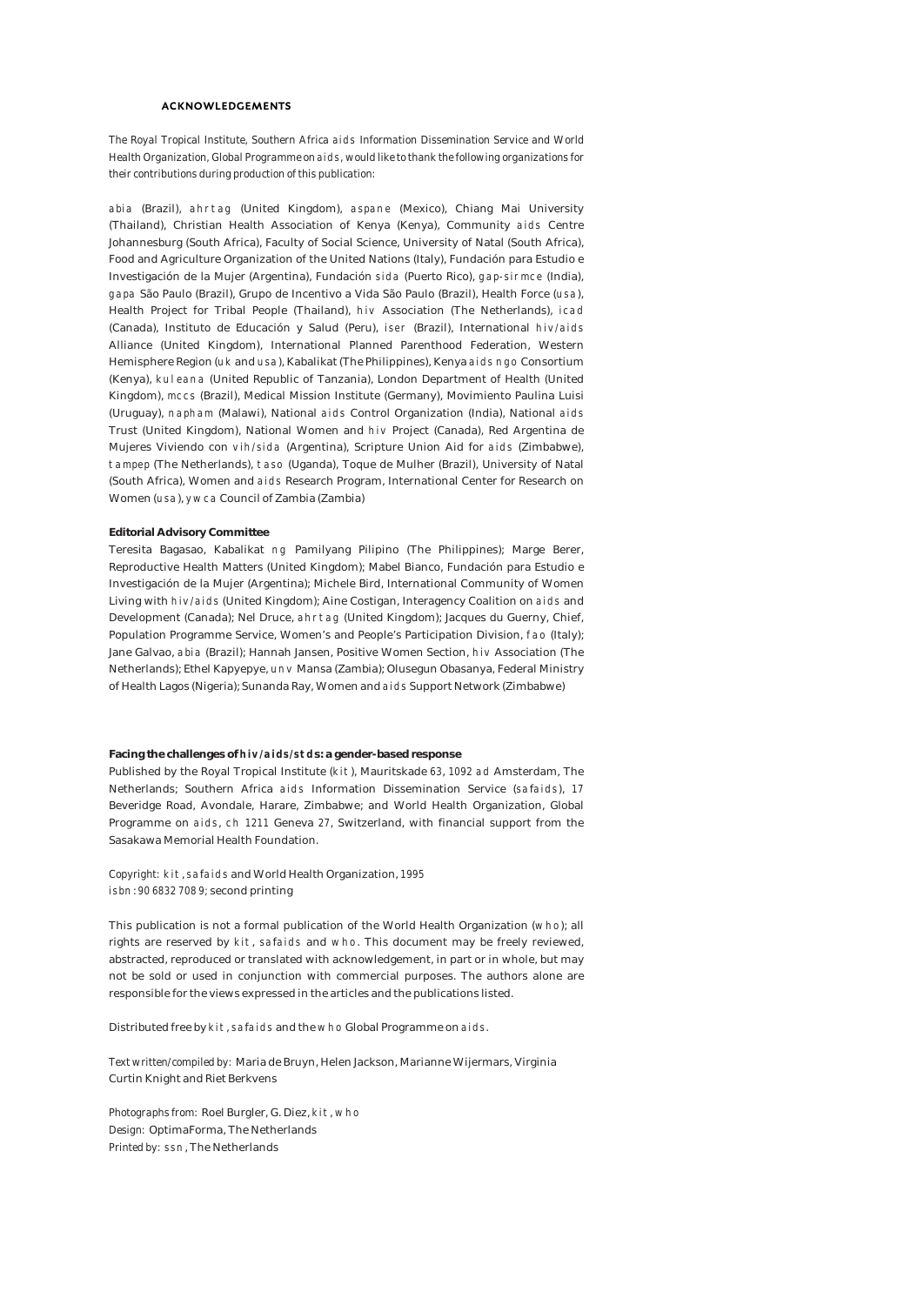## **Contents**

#### **EXECUTIVE SUMMARY**

**»** *This publication aims to provide policy-makers, planners and programme implementers with information and ideas on how to incorporate a gender*based response to **HIV/AIDS** and *stds into their policies and programmes.*

*After outlining the global epidemiology of hiv infection, aids and stds, it explores the concepts of gender and a genderbased response. The focus of the next section is the impact of the epidemic, elaborating on how gender-related factors affect hivinfection risks and obstacles to prevention and care. Then genderbased responses and strategies are suggested and described.*

*Personal testimonies and brief descriptions of programmes and interventions personalize the text, show the impact of gender inequality on female and male risk and coping, and provide examples of effective responses.*

*To conclude, a checklist is provided for assessing the genderbased focus of existing or planned programmes and interventions.*

**Why gender and hiv/aids/stds?** *2* **How extensive are hiv/aids and stds?** *4* **What does a gender-based response involve?** *7* **Why do hiv/aids/stds affect women more?** *10* **Can women and men reduce risks and share responsibilities?** *23* **How gender sensitive is your work?** *43* **References** *46* **Additional reading** *48* **List of contributors** *51* **Invitation to comment on this publication** *52*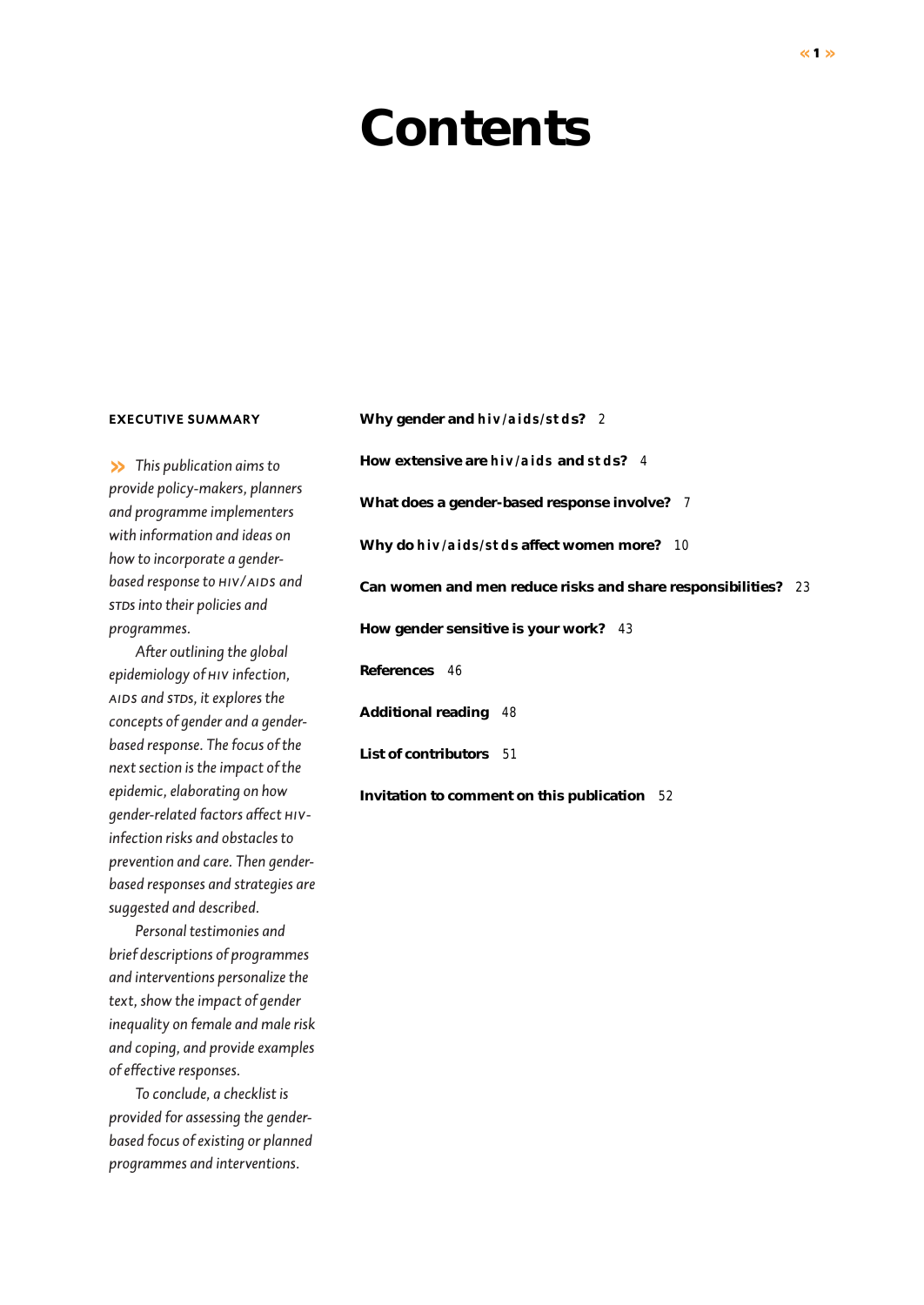*gender* **HIV/AIDS/STDs?**

**»** *"One of the most striking features of the response to the hiv epidemic to date is how few of the policies and programmes we have developed relate to women's life situations. The daily lives of women and the complex network of relationships and structures which shape them are well known to women and well documented. Despite this, our theories, research agendas, policies and programmes have not been grounded in and informed by these experiences."* 

As the hiv/aids epidemic and sexually transmitted diseases (stds) continue to advance worldwide, we are learning ever more about how they affect individuals, households, families, communities, organizations and nations. The individual loss has been enormous, particularly in those countries and regions affected early on. aids is increasingly recognized in developing countries as a serious concern for socioeconomic development as a whole. Its impact is seen in family and community structures and relationships and in sectors as varied as education, employment, health care, social welfare, agriculture and the judiciary.

Economic consequences are already apparent. In highly affected countries, the business sector is experiencing increased absenteeism as employees fall ill, care for the sick or attend funerals. Loss of experienced and skilled workers in the formal and informal sectors may lead to lower productivity, savings and investments. In subsistence and small-scale agriculture, loss of labour may result in changes in farming patterns and food shortages.

Strategies to prevent the spread of hiv have focused on the promotion of condom use, reduction of numbers of sexual partners and treatment of stds <sup>[2]</sup>. Many of these responses, however, have failed to address social, economic and power relations between women and men, among men and among women. These relationships, together with physiological differences, determine to a great extent women's and men's risk of infection, their ability to protect themselves effectively and their respective share of the burdens of the epidemic:

– Women are physiologically more vulnerable to hiv infection than men. Young women are especially at risk and aids death rates are highest in women in their 20s.

Stereotypes related to hiv/aids and stds and their association with marginalized groups (e.g., sex workers) contribute to blaming women for the spread of hiv. Fear of stigmatization inhibits people from taking preventive measures and leads women and men to assess their own risks inadequately. Moreover, many ideas and expectations regarding male and female (sexual) behaviour neither encourage men to act responsibly and protect themselves and their partners from infection nor stimulate women to challenge notions of female inferiority and social structures which keep them vulnerable.

Low social status and economic dependence prevent many women

e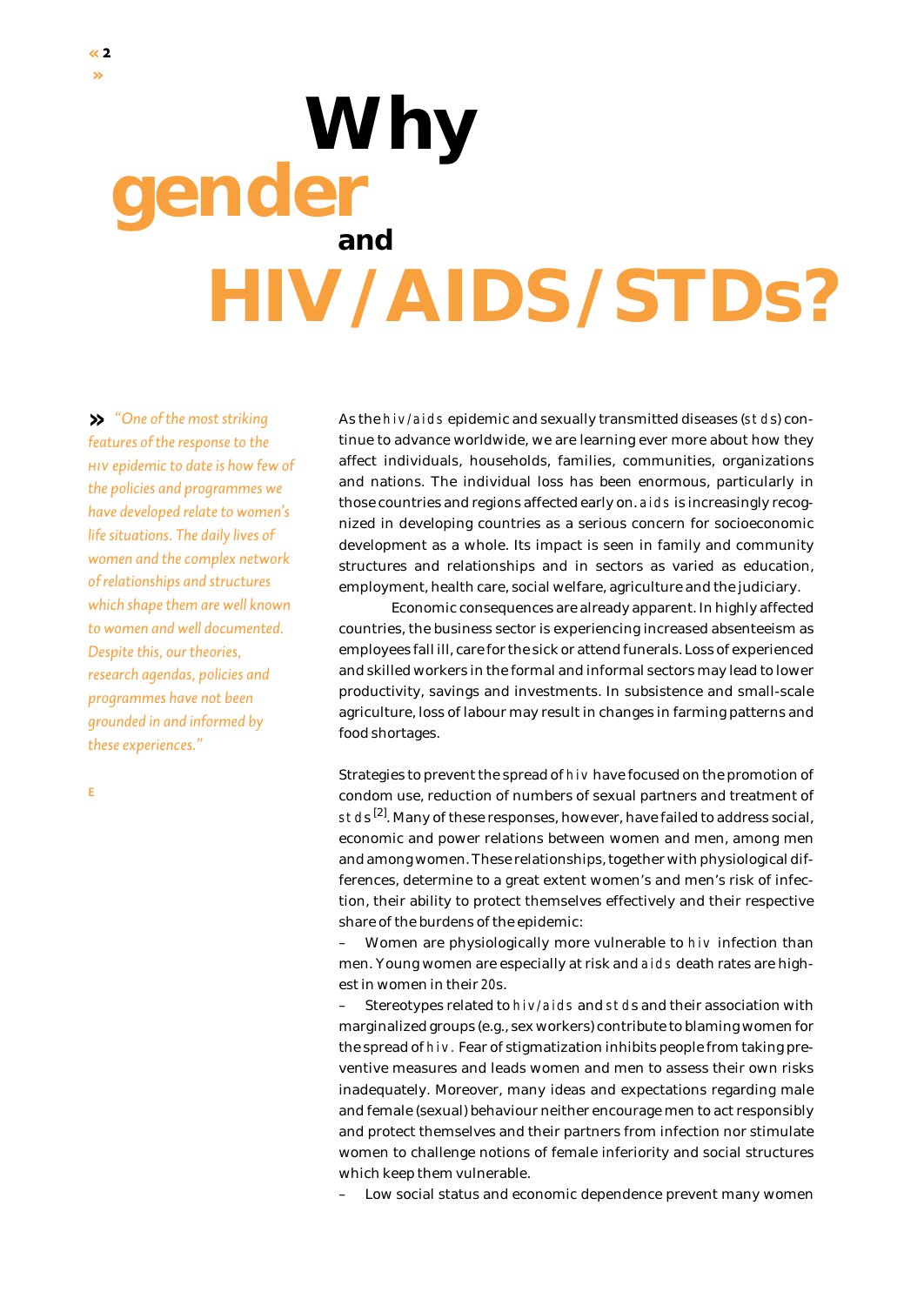and young people (e.g., street-children) from controlling their own risk. With little negotiating power, they are often unable to insist on safer sex; disproportionately poor, they may have little choice other than to barter sex for survival.

– As society's traditional care-givers, women carry the main psychosocial and physical burdens of aids care. Yet they have the least control over and access to the resources they need to cope effectively; few men share domestic responsibilities and family care with their partners.

Although the necessity of focusing on women's needs has been highlighted time and again, especially since 1990 when the theme of World aids Day was "Women and hiv/aids", women continue to bear the brunt of the epidemic and to be highly vulnerable to infection. Reducing their – and men's – risk of infection demands gender-based responses that focus on how the different social expectations, roles, status and economic power of men and women affect and are affected by the epidemic. This involves analysis of gender stereotypes, redefinition of male and female relationships and roles, promotion of cultural beliefs and values supporting mutually responsible behaviour and exploration of ways to reduce inequalities between women and men. A supportive environment can be created thereby, enabling women *and* men to undertake prevention and cope better with the epidemic.

Women and men both have much to gain from increased gender sensitivity in general development policy, planning and programmes, and particularly by national aids/std programmes, aids service organizations and related services. At all levels a gender-based focus on problems and solutions is urgently needed.

This publication aims to provide policy-makers, planners and programme implementers with information and ideas to help them incorporate a gender-based approach to hiv/aids and stds into their policies and programmes. It highlights the nature and scale of the epidemic, explores the concepts of gender and a gender-based approach and the ways hiv/aids and stds affect and are affected by gender. Suggestions are made for approaches and strategies to address some of the problems.

It is hoped that the analysis, information, ideas and examples will help stimulate many more gender-sensitive initiatives to help us cope with hiv/aids and stds more successfully.

**A gender-based response to hiv/aids and stds focuses on how different social expectations, roles, status and economic power of men and women affect and are affected by the epidemic. It analyses gender stereotypes and explores ways to reduce inequalities between women and men so that a supportive environment can be created, enabling both to undertake prevention and cope better with the epidemic.**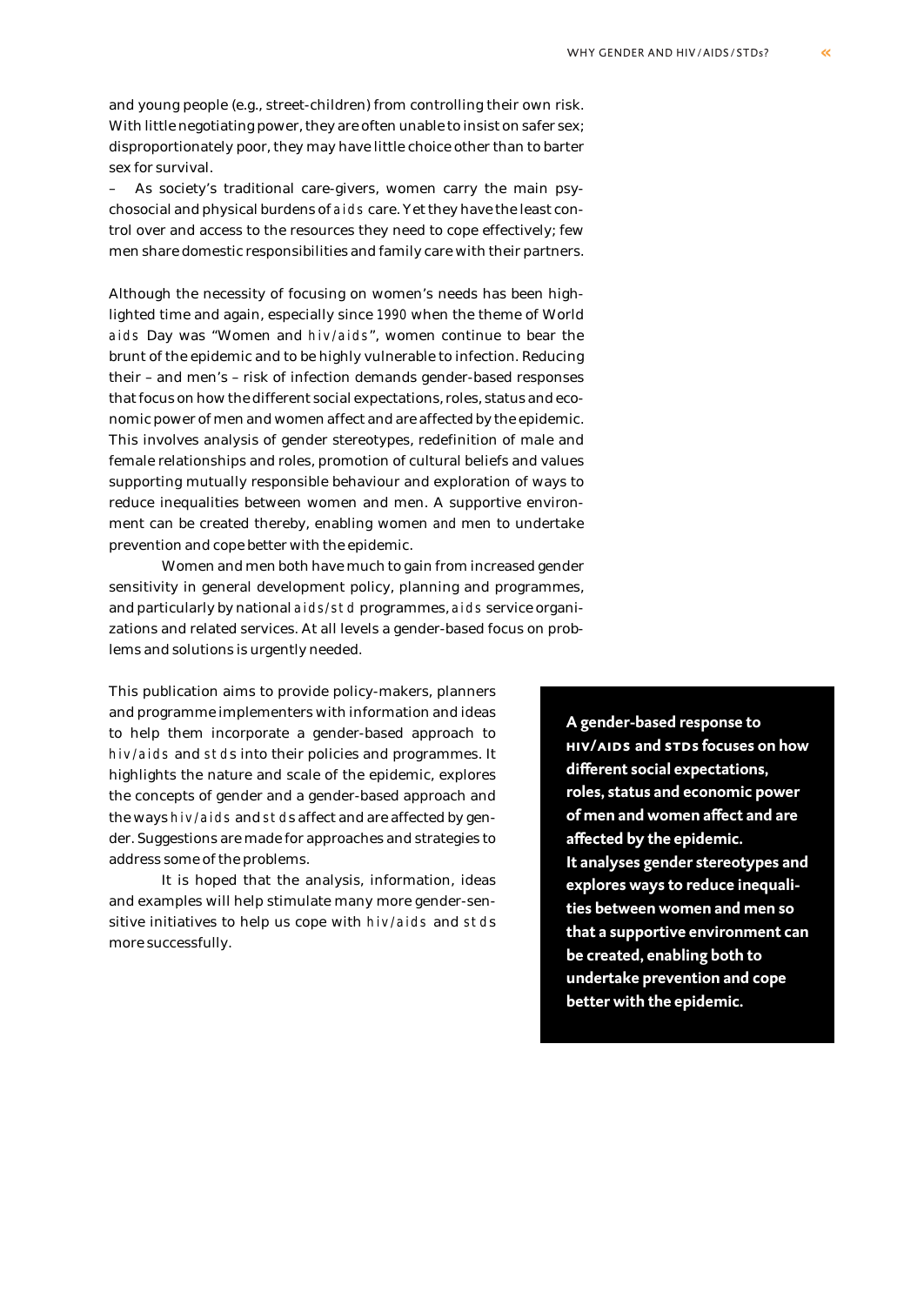# **How extensive are HIV/AIDSand STDs?**



At the end of 1994, a cumulative total of 1,025,073 aids cases (adults and children) worldwide had been reported to who. The actual number of aids cases is unknown because of underdiagnosis, incomplete reporting and reporting delays. However, an estimated 4.5 million aids cases have occurred in adults and children since the beginning of the epidemic (Fig. 1).

An estimated 18 million adults (13-15 million alive) and 1.5 million children have been

**Figure 1** *Total numbers of reported and estimated aids cases (adults and children) from the late 1970s/early 1980s until late 1994 (Source: who/gpa)*

**Figure 2** *Estimated distribution by region of total hiv infections in adults* **»***(***bold***) and women (italics) from the late 1970s/early 1980s until late 1994 (Source: who/gpa)*

infected with hiv. Of the adults, 7-8 million are women (most of childbearing age, Fig. 2). who forecasts that, by the year 2000, 30-40 million hiv infections will have occurred, 90% in developing countries. Moreover, an estimated 5 million children under 10 years of age will be orphaned, losing one or both parents.

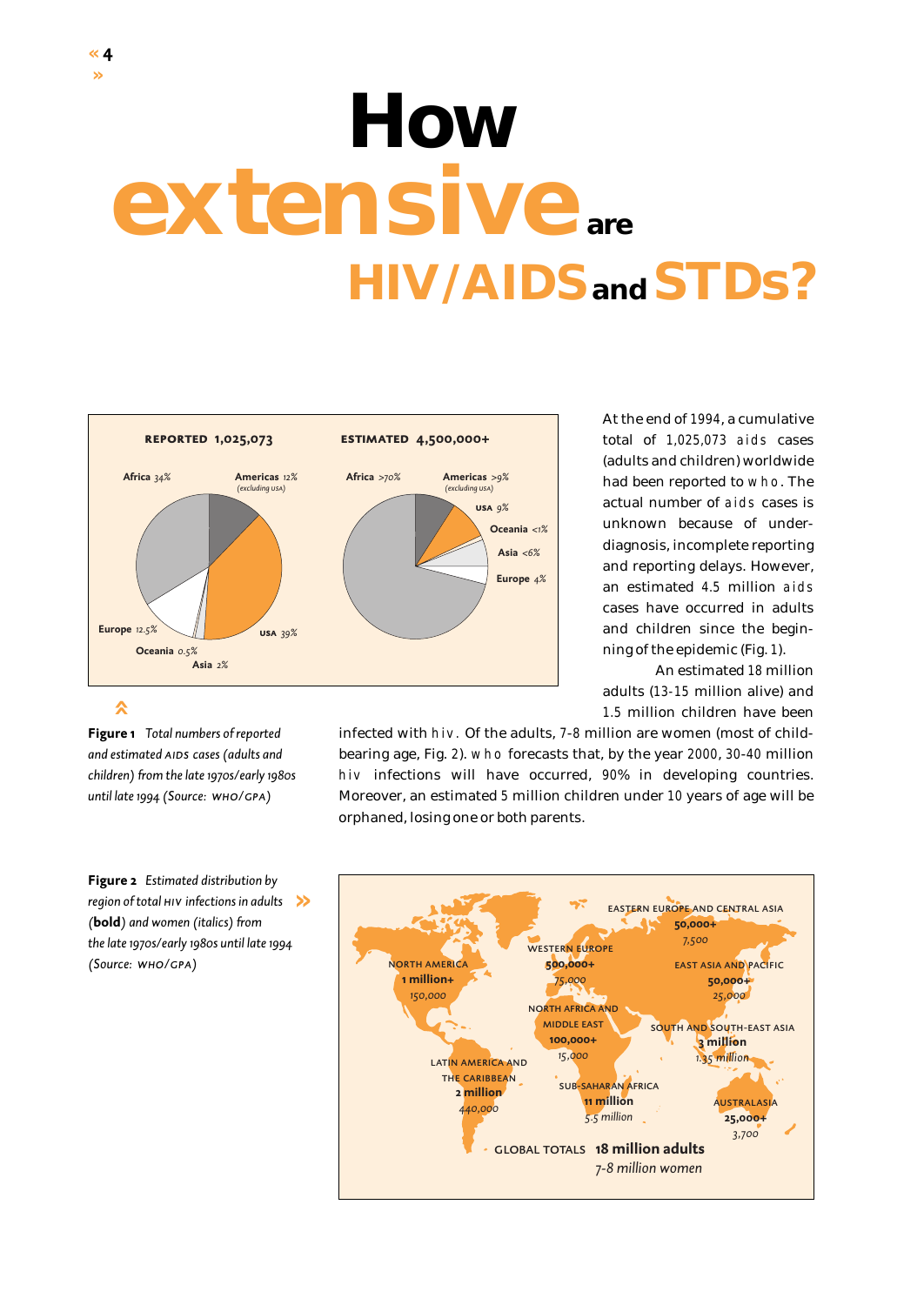The proportion of women with hiv and aids has increased dramatically. By 1994, women represented 40% of all new aids cases; up to 50% of all new hiv infections were in women, mainly those aged 15-24 years.<sup>1</sup> Female vulnerability has become increasingly clear in Africa and Asia. By the year 2000, an estimated 14 million women will have been infected with hiv and about 4 million will have died of aids.

hiv is transmitted predominantly through sexual intercourse (70-80% of infections). Mother-to-child transmission and needle-sharing by drug users each account for 5-10% of all hiv infections, while needlestick accidents among health workers account for less than 0.01% of reported cases.

Higher proportions of young women than young men acquire hiv infection through sex. Their exposure to the virus at an earlier age, coupled with physiological factors, increases their risk (see page 10). In countries with high hiv prevalence, the greatest numbers of reported aids cases occur among women aged 15-34 years and men aged 25-44 years (Fig. 3).

hiv infection due to blood transfusion is more common in women than men. Women more often have blood transfusions because of anaemia and complications during



pregnancy and childbirth. Perinatal transmission occurs during pregnancy, delivery or breast-feeding. The chance that a child of a seropositive woman will also be infected with hiv-1 is 33% overall, with transmission reported to be as high as  $48\%$  in some developing countries  $^{[3]}$ .

**Figure 3** *Age and sex distribution of cumulative totals of people reported to have aids (Source: "Young people first!", aids Action, 1994, 25, p. 2)*

#### **REGIONAL PATTERNS**

In regions where initially more men than women were infected, there is now a marked increase in infections transmitted through heterosexual intercourse. In Europe, 15.4% of new infections in adults in 1993 were due to heterosexual transmission. In France, heterosexual transmission increased from 19% in 1991 to almost 25% in 1993. In 1993 in the usa, aids cases in women were almost 10% higher than in 1992; in nine major cities aids has become the leading cause of death among women of childbearing age.

In sub-Saharan Africa, hiv has been transmitted predominantly through heterosexual intercourse since the beginning of the epidemic. More than half of newly infected adults are female (11-12 women for every 10 men). The annual number of infections is still increasing. In Francistown, Botswana, for example, hiv prevalence in pregnant women rose from 8% in 1991 to about 35% by 1993. In some countries, e.g., Côte d'Ivoire, Zaire and Uganda, aids has become the leading cause of adult death [4].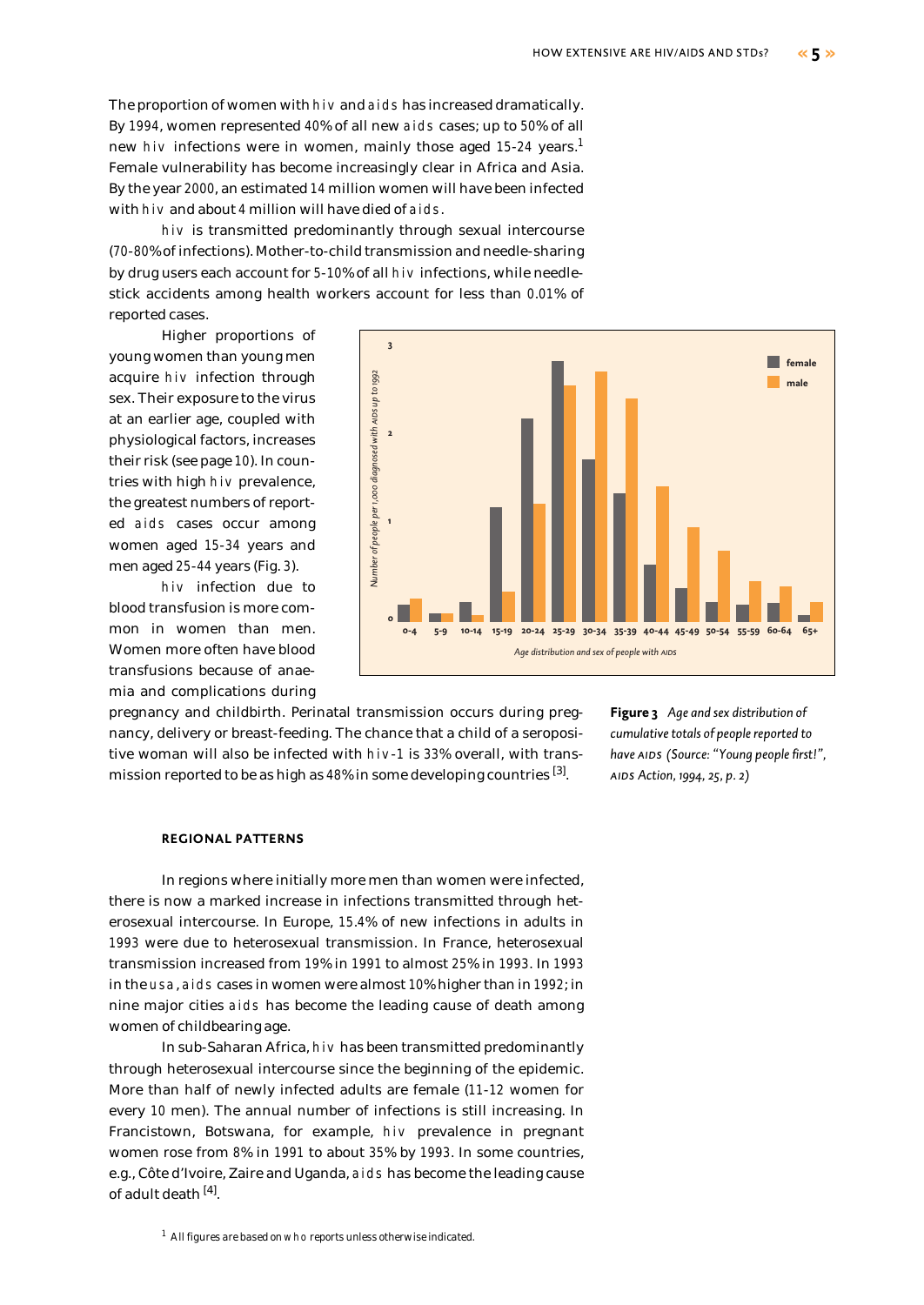Seroprevalence rates in North Africa and the Middle East appear relatively low but are increasing. In Djibouti, for example, hiv prevalence has reached 14% among men attending std clinics and 4% among women seeking antenatal care.

In Latin America and the Caribbean region, a shift from transmission through primarily homosexual intercourse to bisexual and heterosexual transmission as well as injecting drug use has taken place since the early 1980s. In Brazil, one woman was infected with hiv for 100 men in 1984; by 1994 this was one woman for four men.

Half of the newly infected adults in Asia are women. In a border town in Shan State, Myanmar, 6-10% of women registered at public maternal and child health centres were already seropositive in early 1995 [5].

#### **SEXUALLY TRANSMITTED DISEASES**

std rates remain high in much of the world. Each year about 330 million new cases of stds occur, of which more than 90% are in developing countries (Figs 4-5). Overall infection rates for stds are higher in women than men. Ulcerative stds, including syphilis and chancroid, and stds causing inflammation, such as gonorrhoea and chlamydial infection, facilitate transmission of hiv in both women and men.





Women, however, are disproportionately affected. As with hiv, women often acquire stds at an earlier age than men. Gonorrhoea and syphilis are asymptomatic in 50-80% of women against less than 10% of men. In women, they often go untreated, especially in countries with inadequate std programmes. The secondary health consequences of stds are more serious for women as they may contribute to infertility, ectopic pregnancy, cervical cancer, premature delivery, stillbirth, low birth weight and neonatal infections. Ectopic pregnancy, cervical cancer and sepsis following pelvic inflammatory disease can be fatal.

**Figure 4 (above)** *New cases/year*   $o$ *f* curable *s*TDs in the world (Source: *who/gpa)*

**Figure 5 (below)** *Estimated new cases/year of treatable syphilis, gonorrhoea, chlamydia and trichomonas (Source: who/gpa)*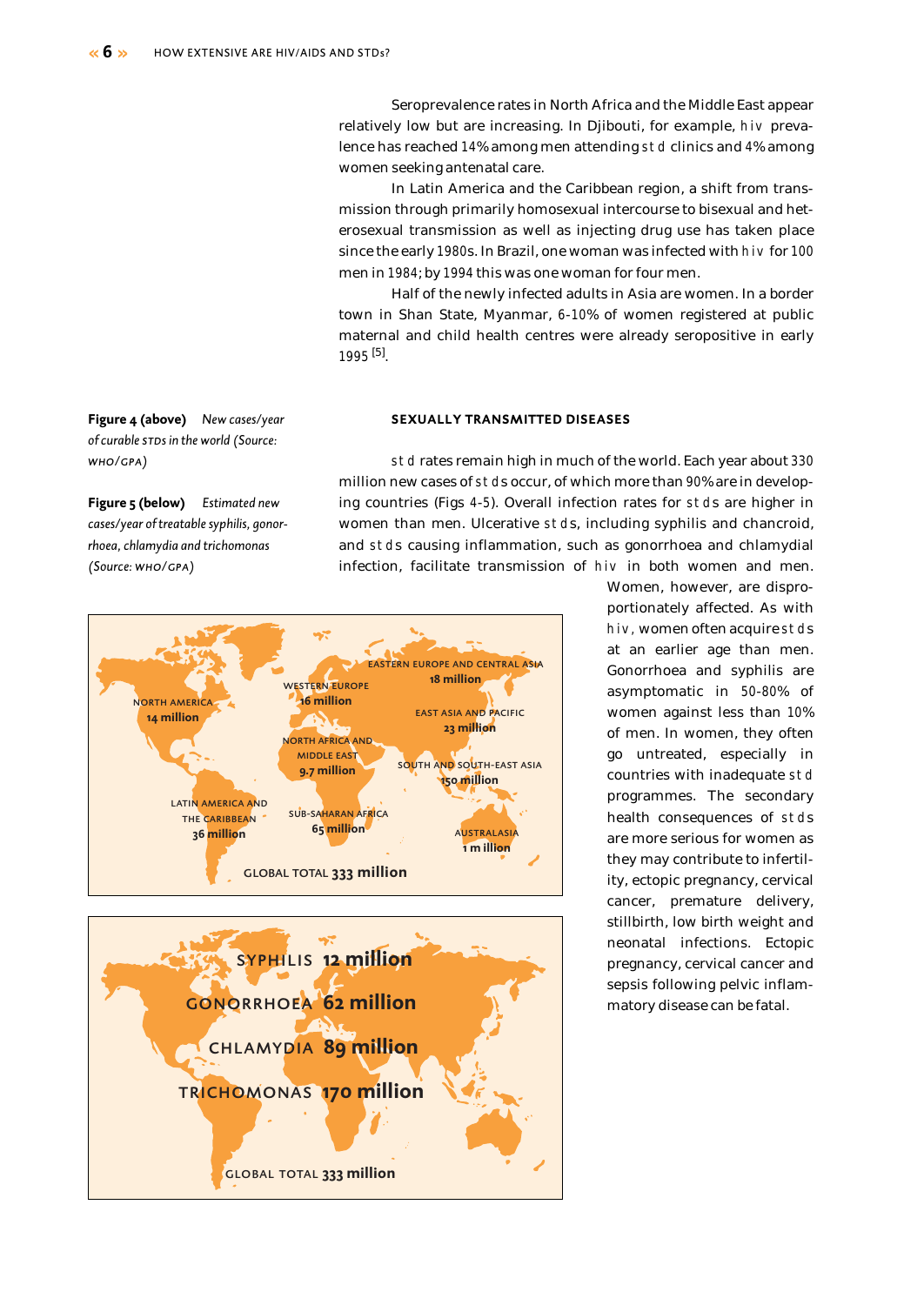# **What does a gender-based response involve?**

What changes are needed to create an environment enabling women and men to protect themselves and each other? How can they collaborate equally in providing adequate care and support for those directly affected by the epidemic? Gender-based approaches can help us answer these questions in a way which orients programmes towards promoting social changes supportive of hiv/aids and std prevention and care.

Gender refers to widely shared ideas and expectations (norms) about women and men: ideas about "typically" feminine and masculine *characteristics* and *abilities* and expectations about how women and men should *behave* in various situations. These ideas and expectations are learned from families, friends, opinion leaders, religious and cultural institutions, schools, the workplace and the media. They reflect and influence the different roles, social status, economic and political power of women and men in society.

Status and power affect the individual's risk of infection and communities' abilities to cope with the epidemic. The low status and power of women and young people lead to their subordination and restrict their possibilities of taking control of their lives in relation to hiv/aids

**Gender refers to widely shared ideas and expectations (norms) about women and men: ideas about "typically" feminine and masculine characteristics and abilities and expectations about how women and men should behave in various situations. These ideas and expectations are learned from families, friends, opinion leaders, religious and cultural institutions, schools, the workplace and the media. They reflect and influence the different roles, social status, economic and political power of women and men in society.**

and stds. Societal pressures also make it difficult for men to change their behaviours in this regard. Their sexual behaviour may be influenced by their relations with other men and women (e.g., fathers, sons, mothers, sisters, peers) [<sup>6</sup>] .

Below, three examples show how gender is related to norms affecting hiv/aids and std prevention and care. The examples are simplified. In-depth gender analysis would also consider other differences that interact with gender to create situations of dominance and subordination, such as age, class, ethnicity and religion  $^{[7]}$ .

#### **NORMS CONCERNING PARENTHOOD**

In most societies, women's primary role in life is to bear and nurture children. Although responsible fatherhood may be promoted,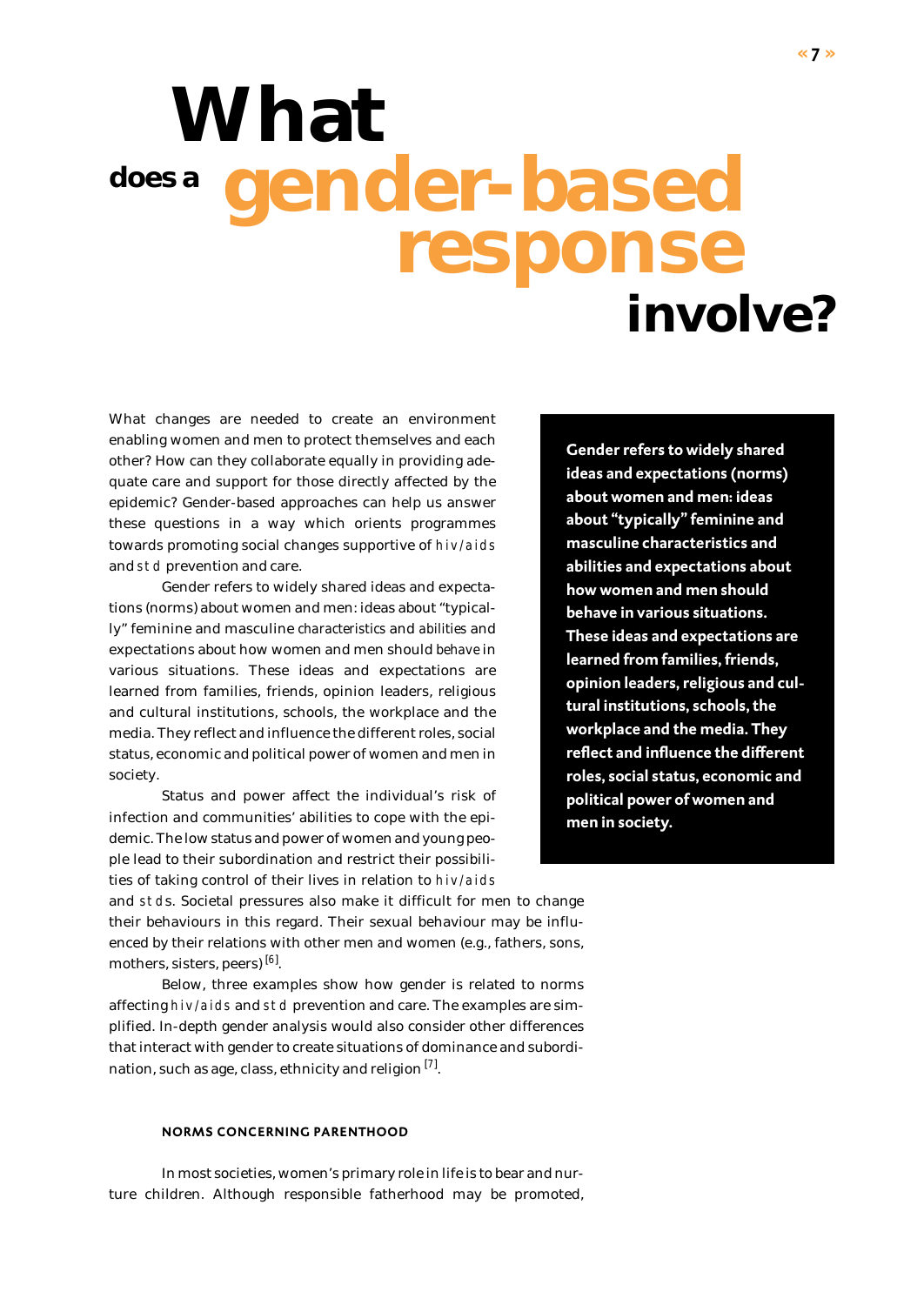men's main duty is seen to be earning a living and dealing with the broader society on behalf of the family.

Such norms have two broad implications in relation to hiv/aids and stds. First, a false division is made between "reproductive" (women's) and "productive" (men's) roles <sup>[8]</sup>. The expectation that women must care for the children is extended to all household members needing support, e.g., the elderly, those who are ill with hiv/aids and/or orphaned children. Men are not usually expected to undertake care roles.

This supposed division does not correspond entirely to reality, however. Almost universally, women have always undertaken productive as well as reproductive work; it has simply been unpaid, unrewarded materially and unrecognized. In many African countries, for example, well over half of the agricultural work is undertaken by women (68% in Central African Republic and the Congo, 70% in Gambia). Yet women do not gain equal access to educational opportunities or the paid labour market, both of which may contribute to social and economic independence and more self-assurance.

> A second consequence is that childless women are not viewed as "fully adult" or may be considered deviant. Their social status is often low. If their childlessness is due to infertility, they may not know this or refuse to accept the diagnosis and try repeatedly (even with a variety of partners) to become pregnant. This of course implies that they have unprotected sex, thereby increasing their risk of exposure to hiv/stds.

> Moreover, when childless women express their opinions about community measures needed for hiv/std prevention and care, their suggestions may not be fully respected or accepted by other community members. The voices of women who are mothers may also be given less credibility, because they are expected to confine themselves to household matters.

#### **NORMS CONCERNING SEXUALITY**

Among the numerous norms related to sex, many societies share ideas that women seduce men into having sex and that because male sexual needs are so strong, men cannot resist this. Such notions make men appear to be governed by their instincts, unable to control their behaviour and victims of female power. As a result, men are not expected to behave responsibly, while women's sexuality and behavior are controlled. For example, in many countries, girls who become pregnant must leave school, while boys who father children can continue their education with no requirement to contribute to child care. To protect men from themselves, social rules may also deprive women of the freedom to move about freely and lead to situations in which women, instead of their attackers, are blamed for sexual abuse.

These ideas form an obstacle to hiv/std prevention because they absolve men from taking responsibility

*Sample statements reflecting the idea that women lure men into sex:* 

**»** *"Women should wear purdah [head-to-toe covering] to ensure that innocent men do not get unnecessarily excited by women's bodies and are not unconsciously forced into becoming rapists. If women do not want to fall prey to such men, they should take the necessary precautions instead of forever blaming men" (comment by a member of Malaysia's parliament during debates on the reform of rape laws [9]).* 

**»** *"The child was sexually aggressive" (reason given by a Canadian judge for suspending the sentence of a man who had sexually assaulted a 3-year-old girl [9]).*

**»**

**»** *"The female condom will increase immorality among women and single mothers. It is worse than the male condom, giving women the opportunity to do what they want. We are going to preach against these condoms - the church cannot condone their use" (parish priest in Kenya [10]).*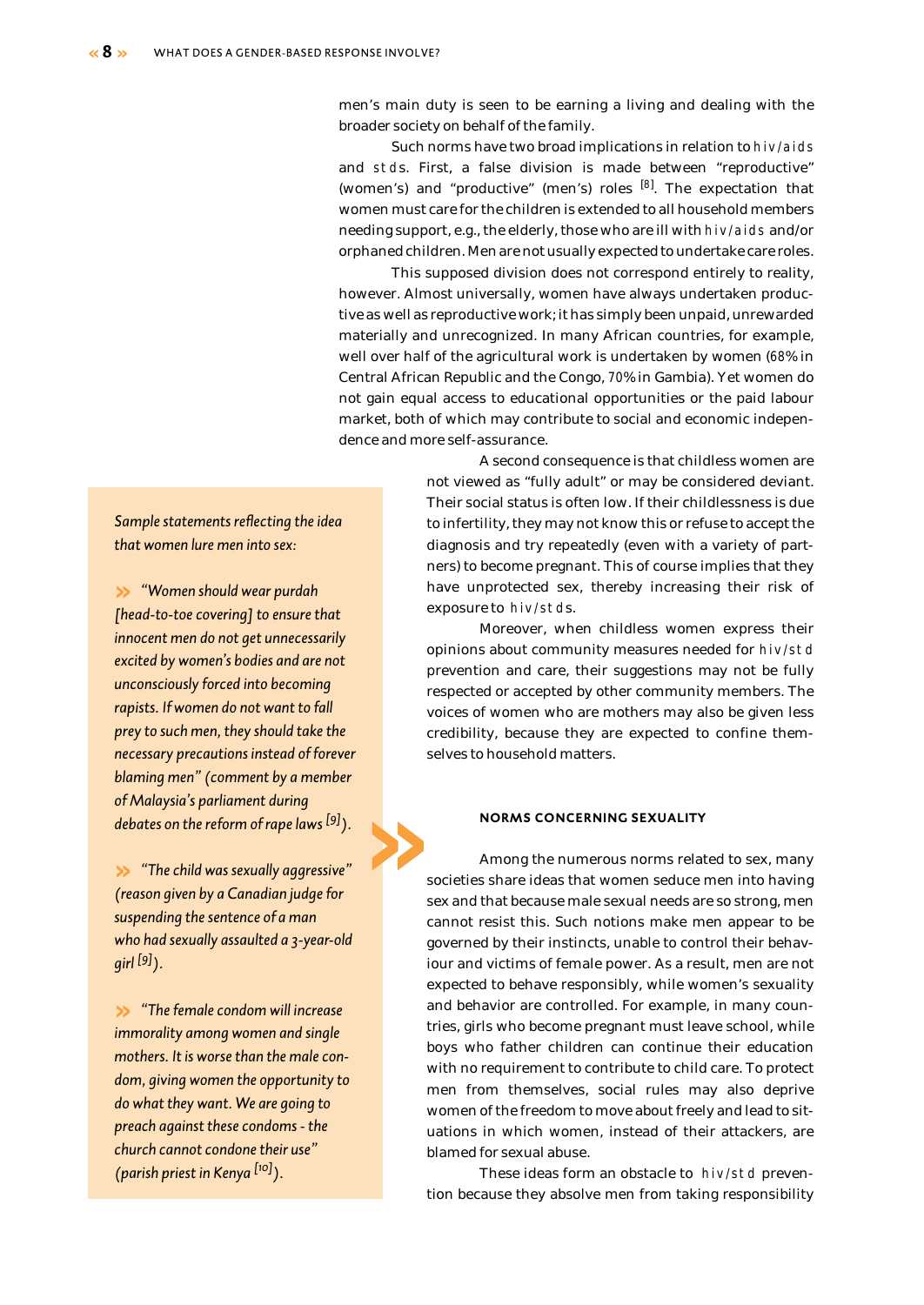for their sexual behaviour. They may also prevent women from taking measures to protect themselves. For example, women may be reluctant

to buy and carry condoms because they will be accused of wanting to "entice" men into having sex. Women may be reluctant to report abuse because they fear this will affect their position in society: if it becomes known that a young girl has been sexually abused (the result of a trial), in some countries she will have difficulty marrying because both women and men see her as "spoiled".

#### **NORMS CONCERNING POWER IN RELATIONSHIPS**

In many societies, men are expected to control women in all aspects of relationships. This involves decision-making on when and whom a girl/woman will marry, when and how she will have sexual relations, when and how many children she will have, household expenditures, etc.

This type of male power is supported by tradition and social norms. Women learn, for example, that their first loyalty must be to their kin and families, causing them

to act in ways that reinforce rather than challenge female subordination. Often, female family members enforce community norms saying, for instance, male relatives must assume authority over widows. In addition, men may impose their will on women, even resorting to violence to do so. Coupled with economic dependence on men, ideas and expectations concerning so-called "proper" male and female roles make it difficult or impossible for women to demand that men share responsibility for preventing sexual and perinatal transmission of hiv/stds.

Gender analysis and gender-based programmes can help women and men redefine their relationships in a mutually beneficial way. As women move into traditionally "male domains", men can be encouraged to begin sharing responsibilities in the "female domain". Some women already exert considerable power, if often in subtle ways. Their existing

strengths should be recognized and their self-confidence and social skills expanded. Men can be helped to see how their privileged position and social roles orient them more towards relationships involving authority and competition (and, perhaps, conflict) than collaboration. As the dynamics of male-female relationships change, communities will be able to benefit from the potential of all their members to minimize the impact of hiv/aids and stds.

**»** *"Right now I'm pregnant. It was an accident, I was planning to go to the clinic but my husband took away my card. He wanted more children so I became pregnant"(woman in Kenya [11]).*

**»** *"I told my husband that it was better to use condoms, the doctor said so. The doctor had also given me some to use at home. My husband became very angry and asked who gave me permission to bring those condoms home" (woman in Kenya [12]).*

**«**

*Men as well as women are trapped by the social and cultural conventions that require women to be subservient. They both need to be freed from the constraints of their social conditioning and helped towards a fairer – and less dangerous – relationship with one another (Photo: G. Diez, WHO)*

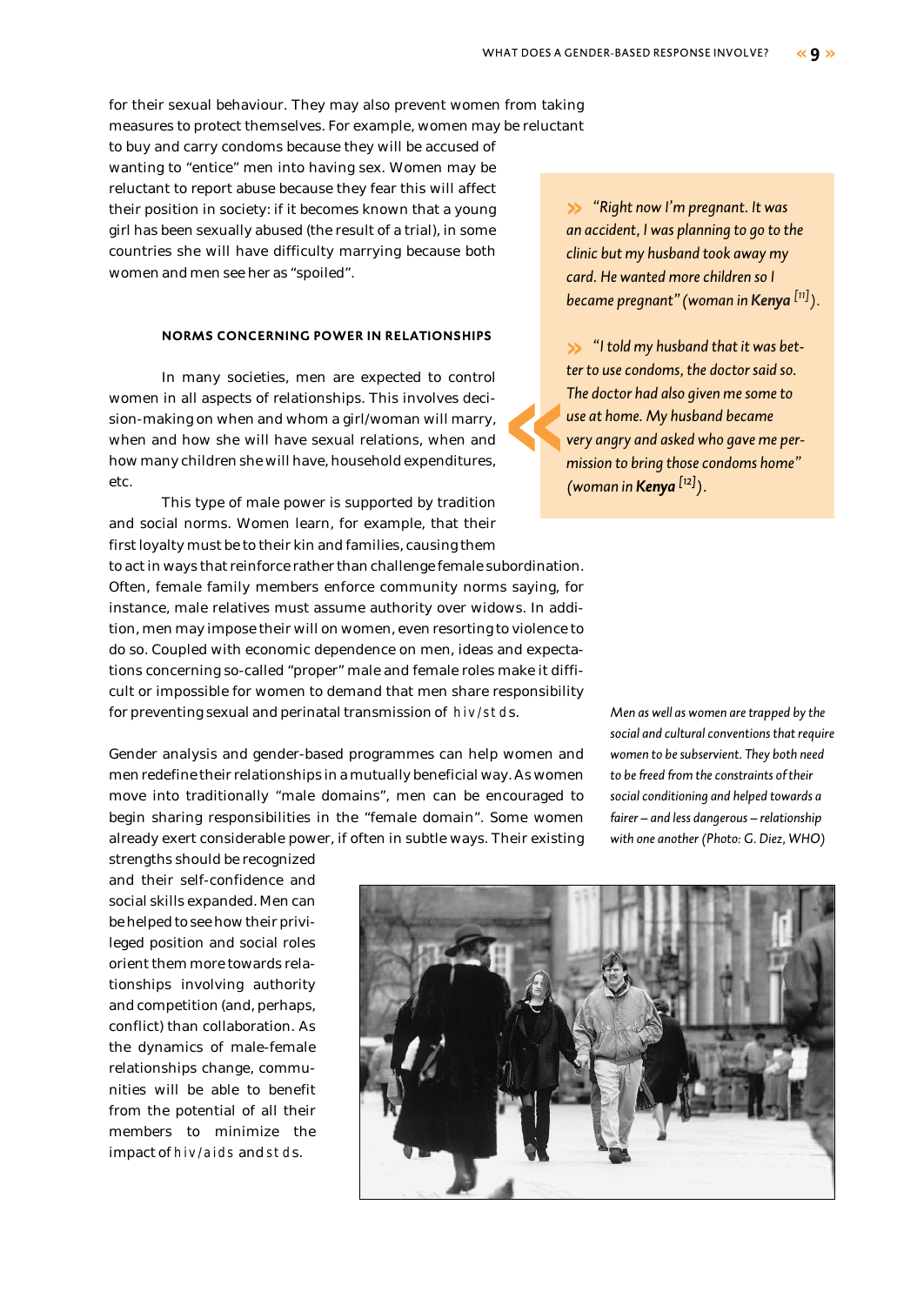## **Why do HIV/AIDS/STDs affect women more?**

Women's vulnerability to hiv/aids and stds is partly determined by physiological factors. It further reflects their wider social, sexual and economic vulnerability. The central issue is inequality. Economic need, lack of job opportunities, poor access to education and training and cultural expectations of female submissiveness and male dominance combine to prevent women from actively making choices and decisions about their lives, particularly with regard to limiting sexual risks and protecting their and their families' health. For the same reasons, men are led to deny risk and avoid responsibility, not only for their partners but for themselves. For both sexes this situation needs to change.

#### **PHYSIOLOGICAL VULNERABILITY**

#### *Women and men*

Researchers estimate that women's risk of hiv infection from unprotected sex is at least twice that of men. Semen, which has high concentrations of virus, remains in the vaginal canal a relatively long time. Women are more exposed through the extensive surface area of mucous membrane in the vagina and on the cervix through which the virus may pass. In men, the equivalent area is smaller, mainly the entrance to the urethra in a circumcised man plus, in an uncircumcised man, the delicate skin under the foreskin. Circumcision in males (not in females!) appears to have some protective value against stds, including hiv. Men and women's risk of hiv escalates manyfold if  $\mathop{\mathrm{stds}}$  are present  $^{[13]}.$ 

#### *Young women*

Young women are at even greater risk than mature women (except for menopausal women in whom thinning of the vaginal mucosa increases susceptibility to infection). A teenager's vagina is not as well lined with protective cells as that of a mature woman. Her cervix may be more easily eroded, potentially enhancing risk of hiv infection. She also faces potential bleeding at first intercourse through tearing of the hymen. In cultures where sex with very young girls is condoned, sexual intercourse is especially likely to cause trauma. In some countries, girls as young as 12 may be married to men three times their age. In addition, girls aged 17 years or younger who have unprotected sex are at increased risk of developing cervical cancer. Sexually active young women may easily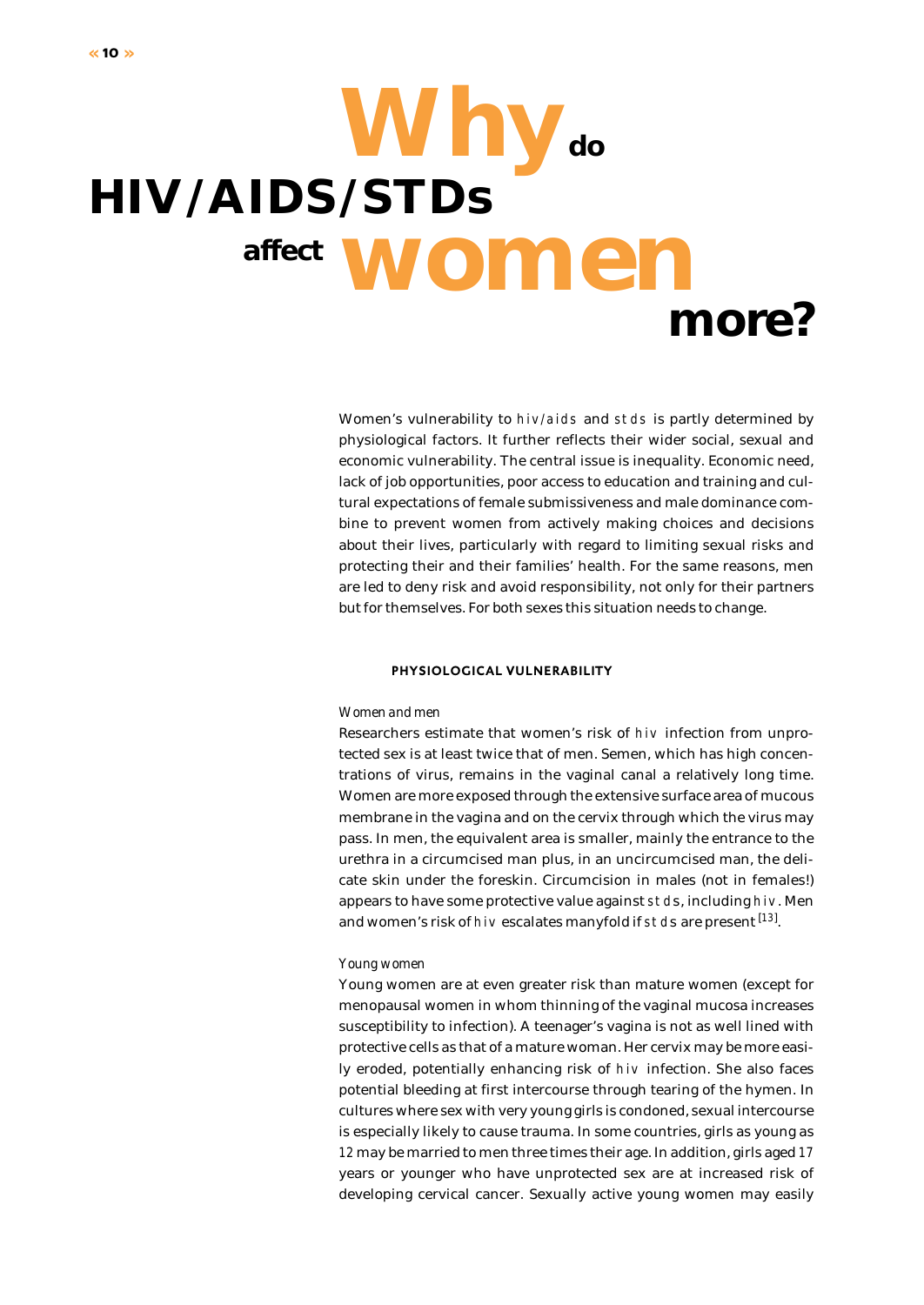**«**

contract herpes simplex and human papillomavirus infections.

All these factors make young women especially vulnerable at a time when their negotiating and economic power is least, making them easier targets for sexual coercion and exploitation. This situation is worsened when more men, especially in high hiv-prevalence areas, seek out ever younger female partners in the belief that they are least likely to be infected. This is the most risky pattern of sexual partnership, as a group more likely to have hiv already (older men) transmits the virus to a group with low levels of infection (young girls).

#### *Sexually transmitted diseases*

who estimates that about 330 million cases of treatable stds exist worldwide at any time. Yet women may have these infections without realizing it; some 50-80% of stds in women are asymptomatic or go unnoticed because they are internal. Women are much less likely than men to seek timely treatment for stds for this reason. Stigma attached to stds, especially for women, inaccessibility of clinics, lack of money and too many other responsibilities further prevent them from getting treatment. Negative attitudes of health workers towards women presenting with stds may be another major deterrent to their seeking treatment or even contraceptive advice. This is true of teenage girls in South Africa, for example <sup>[14]</sup>.

#### *Cultural practices*

Certain cultural practices may exacerbate women's physiological risk of hiv infection, especially when hiv is widespread in the population. Many women actively support these practices because they enhance their social status and security with their partners. Examples:

– In some parts of the world, women use herbal and other agents in the vagina to cause dryness, heat and tightness. This practice is carried out because people believe men prefer "dry sex" (in which women feel like virgins) and because they think that female secretions are unclean. The substances used can cause inflammation and erosion of the vaginal mucosa, making it easier for hiv to enter.

– Excessive rubbing of the genitals during foreplay and intercourse, or "rough sex", can lead to sores in the mucous membrane.

– Anal intercourse carries higher risks of hiv transmission because of frequent lesions. Although it is often associated with homosexual contacts, heterosexual couples practise it to preserve virginity, to protect against pregnancy, for (usually male) sexual pleasure and in a search for sexual variety.

– Female genital mutilation (circumcision) is practised in various countries. Infibulation (in which the labia minora and majora are cut away and the vulva is sewn shut leaving a pinhole opening for urination and menstruation) leads to extensive tearing and bleeding when sexual intercourse is attempted. It may also cause couples to practise riskier anal sex instead. The procedure itself could be risky if unsterilized instruments are used for several patients in succession. Less extreme circumcision, like removal of the clitoris hood, carries little risk during sex, but the procedure itself is potentially risky. Bleeding after circumcision may lead to the need for blood transfusions with unscreened, possibly contaminated, blood.

**»** *Shyamala, India: "From one end of the room, partitioned by a curtain, a voice, loud and haranguing, came through the silence. It was unmistakably the doctor's. 'Spread your legs!… Tell me, where is it paining? Now tell me properly! Is it or isn't it paining? How are we supposed to understand anything if you won't talk? OK. Now you can go'… Suddenly the nurse's voice boomed: 'Everybody go and pass urine and come back!' I quickly followed three other women towards the single toilet… Back in the waiting room, some men had appeared. Two seemed to have come with their wives and two others… were hospital orderlies. I noticed their eyes stray towards the gap in the curtain" [15].*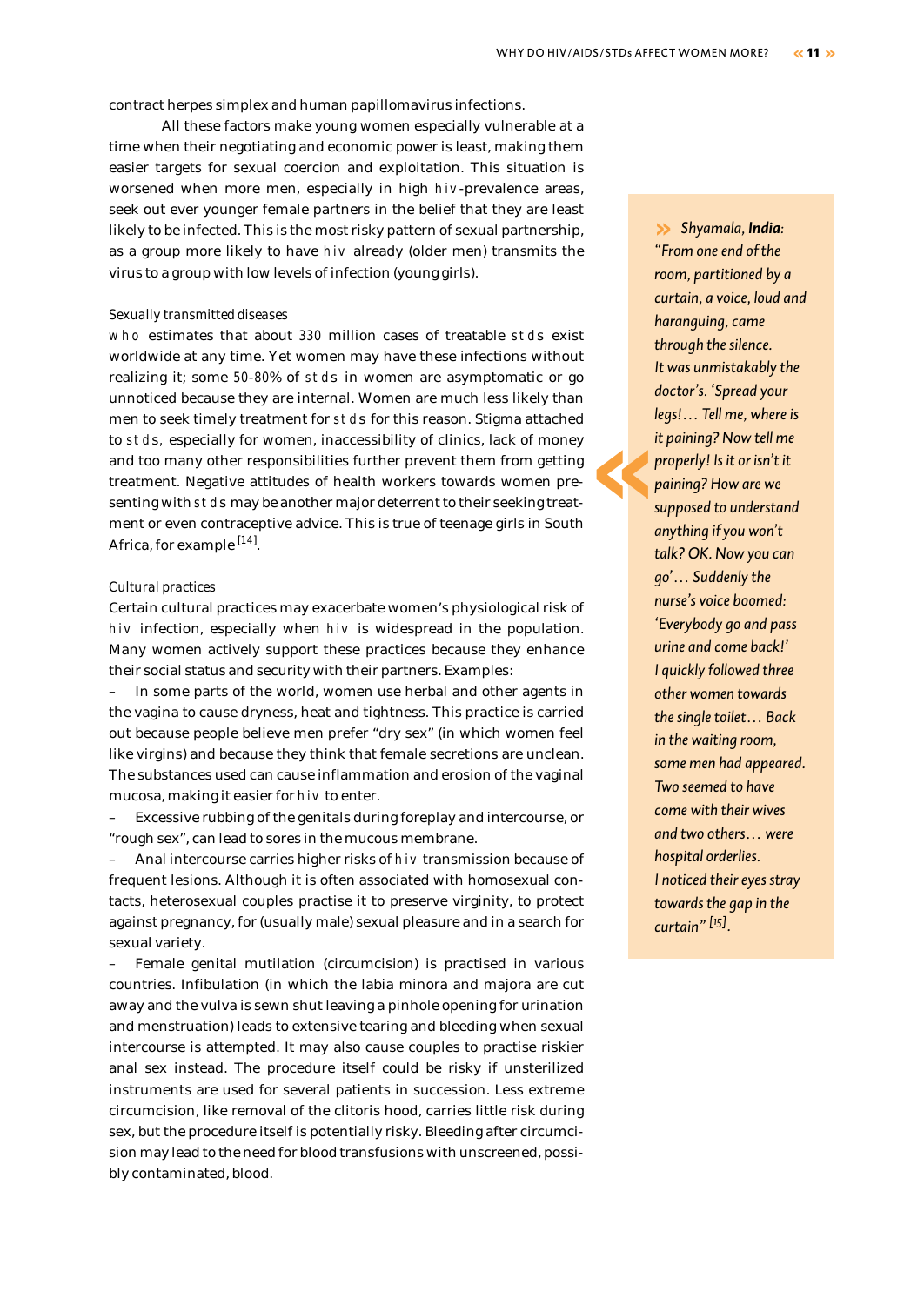#### **GENDER-RELATED VULNERABILITY AND OBSTACLES TO PREVENTION AND COPING**

#### *Male sexual priority*

Commonly, though not universally, male sexual needs are acknowledged to a greater extent than female needs. This may be reflected in the very terminology describing male sexual desire, genitals and partnerships compared with female equivalents. Many cultures use words to describe male sexuality in a positive way and female sexuality in a more negative and judgemental way. Many women and men define sex largely according to what they believe gives men pleasure, particularly penetration. Often women do not explore, let alone assert, their own preferences, because this is considered inappropriate.

"Everything is centred around the pleasure of the man," says a Zimbabwean woman at a market. She sells herbs which, when put in the vagina, cause dryness and tightness. "So if these substances are harmful or even if discomfort is caused, it doesn't matter to the woman. She's doing what she thinks he wants. This is how we have been conditioned" [<sup>16</sup>] .

The dominance of male needs and denial of female needs impedes open discussion between the sexes and limits people's chances of achieving mutually satisfying, respectful and safe forms of sexual behaviour. To curb hiv transmission, both partners should be able to express their worries about infection and use protective measures such as condoms out of respect and affection rather than as a sign of mistrust.

Sex within marriage, in particular, needs to be a source of mutual pleasure and bonding, rather than only a duty and a condition for procreation. However, it is within marriage or with regular partners that women may have most difficulty negotiating safer sex, such as condom use, as this implies lack of trust and infidelity. But it is essential that they be able to do so, as most hiv-infected women have been infected by their husband/regular partner.



*Economic vulnerability and sexual services*

For women and men struggling with daily survival, concern about a disease that may kill 10 years hence is a luxury they can ill afford. Women's economic dependence makes them vulnerable and, for many, training and employment opportunities are few. If selling sex enables them to survive today, longterm concerns remain out of focus. A Ghanaian woman engaged in sex work in Abidjan, Côte d'Ivoire, commented, "I need to feed and clothe my children now. How can I worry about something that may not affect me for many years?"<sup>[17]</sup>.

*Men living separately from their families for months at a time often have unprotected sexual relations with several partners, increasing their risk of infecting themselves and, subsequently, their wives or girlfriends (Photo: G. Diez, WHO)*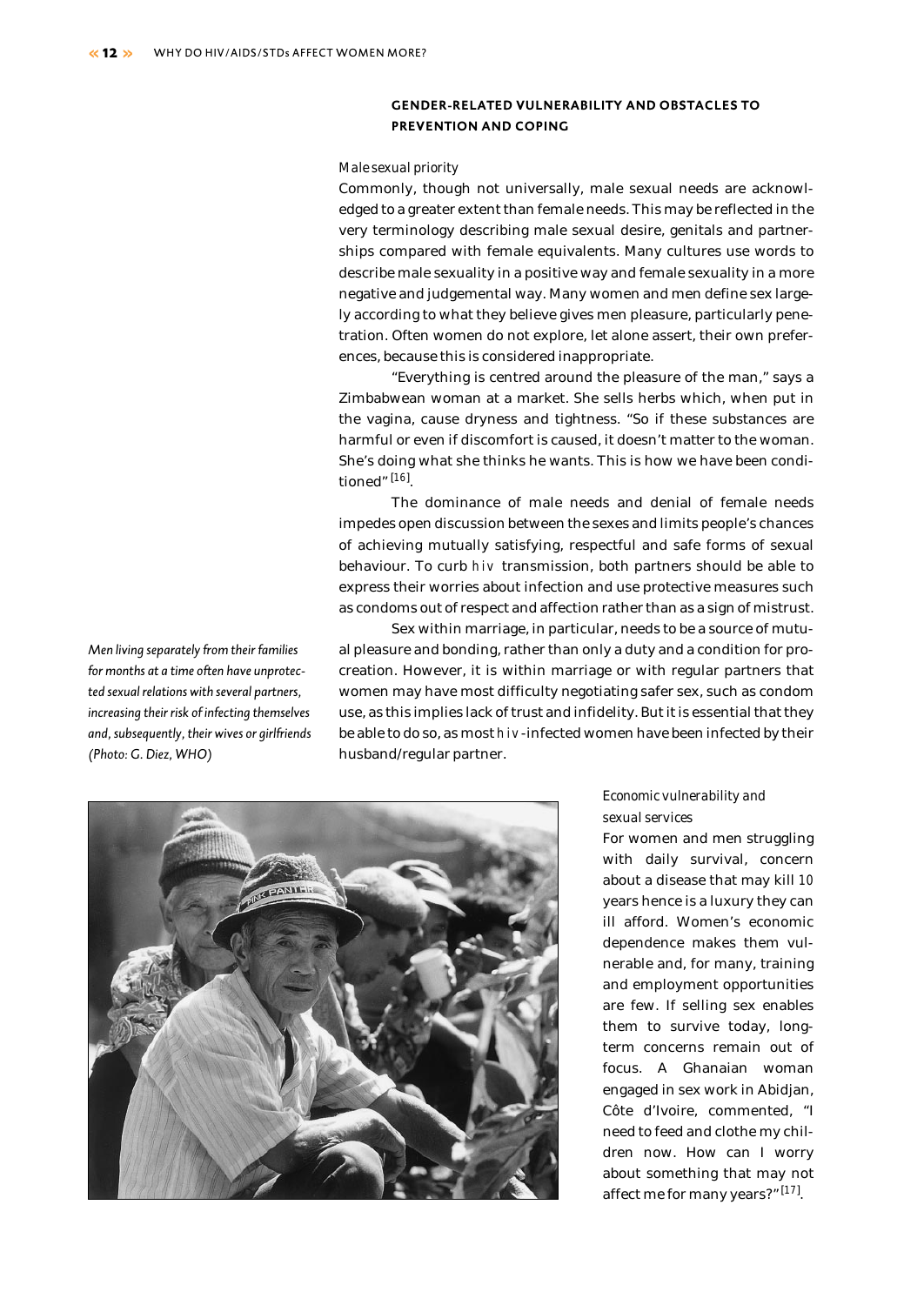A ready market for sexual services exists almost worldwide and is a significant factor promoting the hiv epidemic. In some countries, it is reportedly the norm for young men's first sexual experiences to be with sex workers. Demand for sexual services is fuelled by cultural attitudes condoning or even encouraging male sexual freedom while repressing female sexuality. Migration, with its associated disruption of family life, partly promotes the demand for and supply of sexual services. Members of the armed forces away from home, displaced populations and affluent sex tourists from Europe, Japan, the Middle East, North America and the Pacific region further contribute to demand.

At the same time, the boundaries of sex work are often blurred: payment and intimacy may range from a brief anonymous sex act for a specified fee through a gradation of casual and commercial interactions. In many societies, not only those with marked gender inequality, men entertain women or provide them with desired goods in return for sexual access on a one-off, short- or long-term basis. Sex may be demanded or bartered in the workplace to gain a job, promotion or trade permit. This is not usually considered sex work but is nonetheless related to economic need. Unfortunately, sex in these situations is often unsafe.

**«**

#### *Control over sexual relations within and outside marriage*

Marriage may be viewed as a social and economic commitment between individuals and families. Sexual access, procreation, childrearing and other services are universal to social expectations of marriage; romantic love and affection are not. Because of this, as well as lower social status and economic dependence, married women may be unable **«**

to challenge their husbands' extra-marital affairs or insist on condom use for themselves even when they know they are at risk. One philosophy professor used the Bible to justify this, arguing that women vowed to follow their husbands "in sickness and in health". In his view, this absolved husbands of the need to protect their wives; it did not apply the other way round.

Double standards – different sets of sexual rules for women and men – also may hold for other informal long- and short-term relationships. Various societal institutions may promote fidelity, on the one hand, yet also transmit the message that women should not question male unfaithfulness. Thus, heavy peer pressure may make it difficult for

#### **vulnerability to sexual exploitation**

**»** *Nhlungwane, South Africa: "A woman may go to look for employment all day and fail. On her way back home she might meet a man who wants to have sex with her. She will accept any amount of money in exchange for sex in order to purchase meals for herself and her children. She could get aids from that person" [18].*

**»** *In Asia, daughters may be sold by the family to the sex industry because they need the income.* 

**»** *In Fiji, 8 out of 10 domestic workers reported that they are sexually abused by their employers. Female industrial workers are paid a pittance; some are also sexually abused by supervisors and employers. Because of these problems and increasing poverty, more of the women (often deserted wives) are engaging in sex work. As one sex worker said: "Why put up with your boss demanding sex and receiving \$30 a week when you can get more a day by selling your body?" [19].*

**»** *Havinei, Zimbabwe: "[My husband] told me he'd been going with all sorts of women. He said that he couldn't see a woman passing by without falling in love with her… He always told me that I was lucky to be his wife. He said the ladies that he'd fallen in love with could fit into four or five buses, but he never took any of them as his wife. He told me to pray to God to say thanks for the husband that I'd been given" [20].*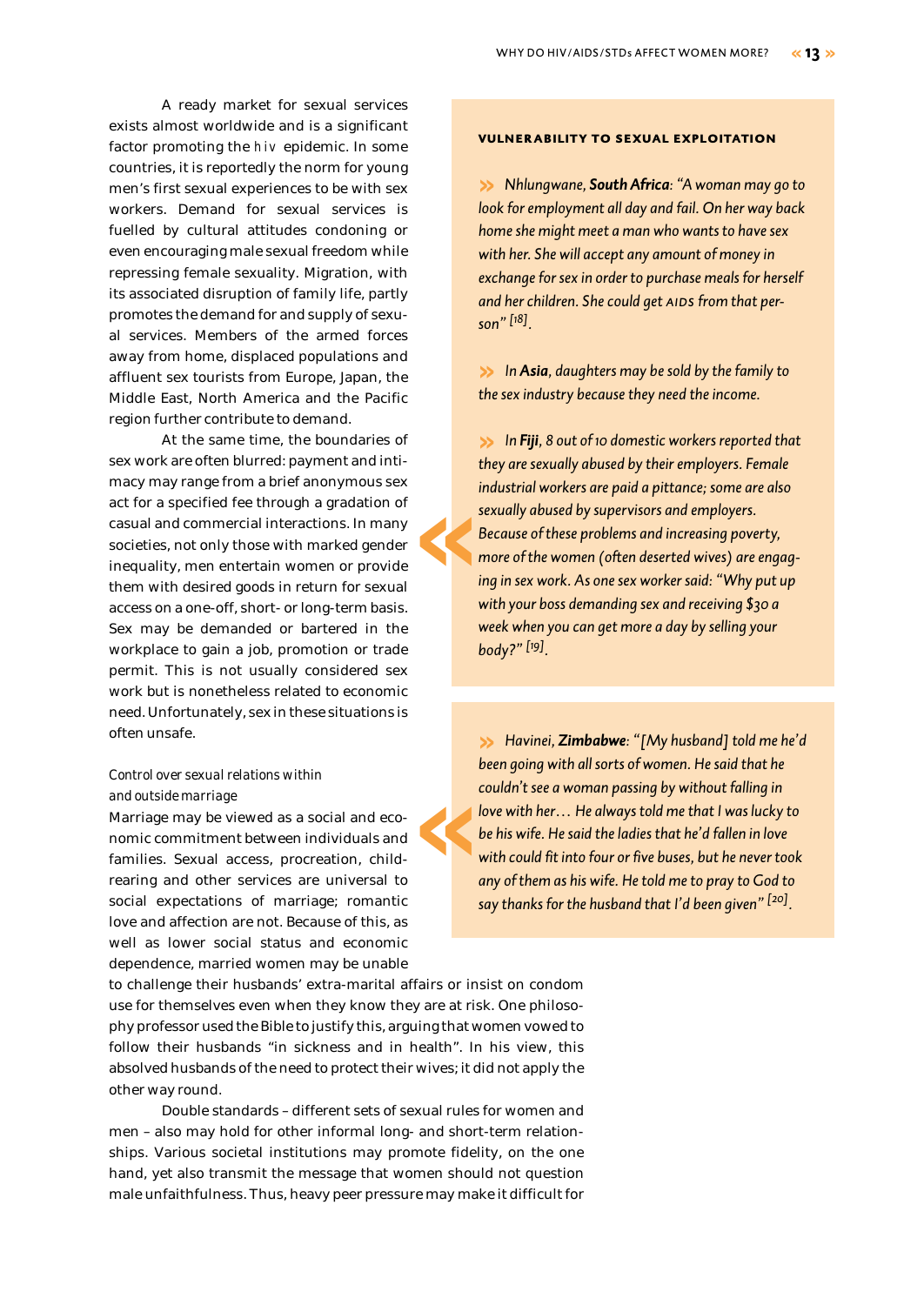**»** *Richard, Uganda: "After dropping out of school at age 17, I made friends with four boys who were prominent. We had quite a lot in common, only they engaged themselves in business and sexual life. We used to have evening walks from place to place, especially where there was entertainment and drinking. At such places, these boys could meet more than one sexual partner. They tried their best to persuade me to do what they were doing, by sending me different girls so that we could exchange a word or two relating to sexual activity. I usually had fears and shyness. I didn't know how to start: what could she think of me and what could she say afterwards? How would I engage in actual physical intercourse?*

*After all their pressures, the group was not happy with me at all. They felt that I didn't belong and started to tease me with a lot of embarrassing questions and statements like: 'You will suffer from backache because of not releasing the semen. Richard, you seem to be impotent – were you castrated?' To sum it up, they deserted me on those grounds" [21].*

**»** *Young girls who may be raped by a male relative or who are married off as children are especially vulnerable to hiv/std infection. At a maternity hospital in Lima, Peru, 90% of the young mothers aged 12-16 years had been raped by their (step)fathers or another close family member. In Jamaica, 40% of pregnant girls between 11 and 15 years of age reported that their first intercourse was "forced". Meanwhile, in India, nearly 16% of 133 middleand upper-class postgraduate students said they had been sexually abused before the age of 12 years [2].*

**»** *In Papua New Guinea, various factors in tribal life combine to place women in situations of hiv/std infection risk. Customs encourage strong male bonding mechanisms that are played out during frequent group sex events. Many men participate in having sex with one woman and several other men. Even though this is often against the woman's will, it is not considered rape in the legal sense or condemned [24].*

boys to resist experimenting with multiple pre-marital partners, while girls are expected to remain virgins until marriage or at least to remain faithful to one partner. **»**

> A further potential source of risk is polygamy, usually meaning multiple wives rather than multiple husbands. If no partner has sex outside the group, this can be a safe system but if any one is infected, all may be at risk.

> To curb the epidemic, marriage should be squarely acknowledged as a major risk factor for women in many societies. The simplistic message of lifelong monogamy is a poor one if one partner already has hiv infection and will not use condoms. It has been observed that

some men who learn or fear they have hiv infection marry to ensure someone will care for them when they become sick [22].

#### *Violence against women*

**»**

**»**

Violence against women, especially rape, is a risk factor that is inadequately recognized or addressed. In South Africa, an estimated 370,000 women are raped every year; in the United States, the Department of Justice reports that a woman is raped every six minutes <sup>[23]</sup>. Ironically, marital violence is more tolerated by society than violence outside marriage, to the extent that rape within marriage is not a recognized offence in many parts of the world. The woman's word is usually given less credit than that of the rapist. It is also traumatic and difficult for women to report rape and secure a conviction; the extreme is reached in some Islamic countries where a male witness to the rape is required.

Violence against women is sometimes socially condoned. Many would argue that widely distributed films and television portrayals of women as sex objects and victims of abuse reinforce the acceptability of violence against them. In some countries ritualized violence, including rape, is condoned in certain circumstances.

In the worst situations, physical and sexual violence against women are commonplace. Wars and armed conflicts, generally accompanied by widespread rape, now have the added risk of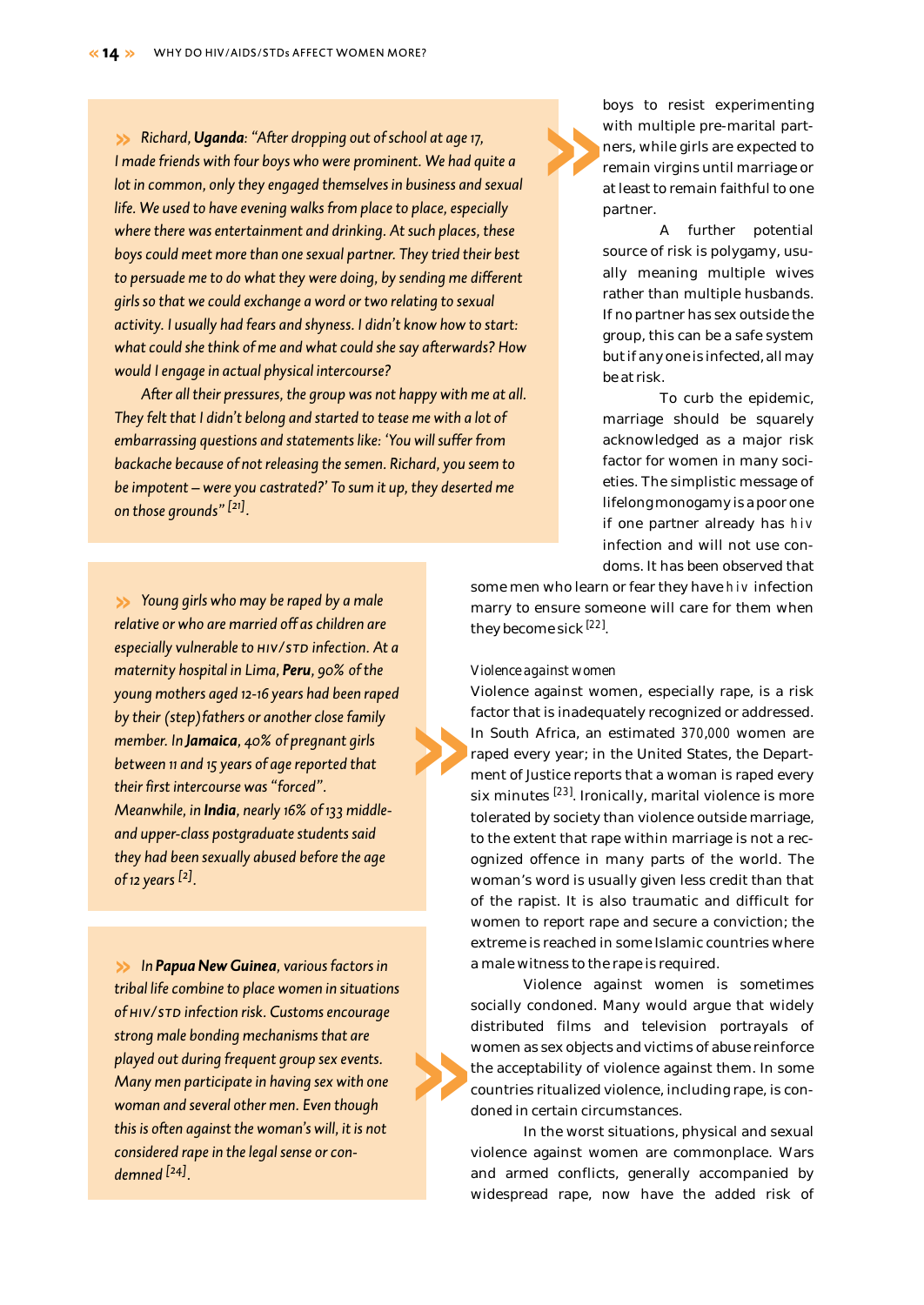spreading hiv and stds. The physical trauma of violent sex, often multiple rape, makes transmission particularly likely. Indeed, any coerced sex increases the likelihood of micro-lesions in the vaginal mucosae which may then be entry points for hiv.

#### *Blame and rejection*

Despite the realities of infection patterns, gender stereotypes allow women to be blamed for spreading hiv/stds.Men are often reported to be infected by sex workers or casual girlfriends, who may be castigated by men and women alike, while less blame tends to fall on men than women who have multiple partners. Indeed, in some African and Asian cultures, it is believed that men must regularly release semen to avoid ill health. **«**

Although for both sexes alcohol consumption reduces a sense of responsibility and leads to risk taking, women are more likely to be criticized for this. Male drunkenness is widely tolerated, men being excused for giving way to "natural urges".

Men in some societies may boast about stds because these show they are "real men" who have sexual relations. For a boy growing up this may be part of his initiation into manhood. But for a woman the story is different; she is more likely to be looked down on as loose or unclean. In much of southern Africa, for example, stds are derogatorily termed "women's disease" and men blame women for their infections. A doctor's wife in Australia with pelvic inflammatory disease was told by her health worker that she should be ashamed of herself: "someone in your position coming in with a problem like this" <sup>[26]</sup>.

If hiv infection is discovered first in a wife, perhaps because she is the first tested when a baby falls sick, she is readily blamed. Her husband may refuse to be tested or, if found positive, accuse her of infidelity to cover his own behaviour. She may equally be blamed by other relatives, regardless of whose infection was discovered first.

At the same time, the denial of women's sexuality and the social assumption that they must be "pure" make it hard for women to acknowledge any other sexual experiences they may have had even before marriage. To do so is to court divorce or blame, even from female relatives. This blocks women from assessing their own risk and discussing risk behaviours and situations with their partners. Women living with hiv (perhaps more so than men) are even expected to become sexually inactive. **«**

**»** *Married women in Palembang, Indonesia, who knew little about aids, associated it with "loose women" rather than believing themselves to be at risk. They believed that aids was contracted through "sexual contact with the lower class of commercial sex workers" and that the high class had usually been protected from stds. They also said that aids comes from "promiscuous women and multiple partners" [25].*

#### **blame and rejection**

**»** *Sylvia,* **T***he Netherlands: "I only dared tell my two sisters after a year. One thought I might be imagining it because I still looked healthy, didn't I? My other sister felt it was my fault. If I had lived well, with a complete family [including a husband], it wouldn't have happened to me… My ex-partner told others, too… Because people gossiped about me, the vice police started following me; they had heard I was whoring around and infecting everyone. Of course, they couldn't prove that" [27].*

**»** *Reina,* **<sup>T</sup>***he Netherlands: "When a person is infected with hiv, that does not mean that sex disappears from her or his life, even though some people think those living with hiv/aids should never have sex again. Of course, none us of living with the virus wants to pass it on to others… We want to have sex for the same reasons you do: because we like it, to express love, to gain consolation or security. In that, we are like everyone else" [28].*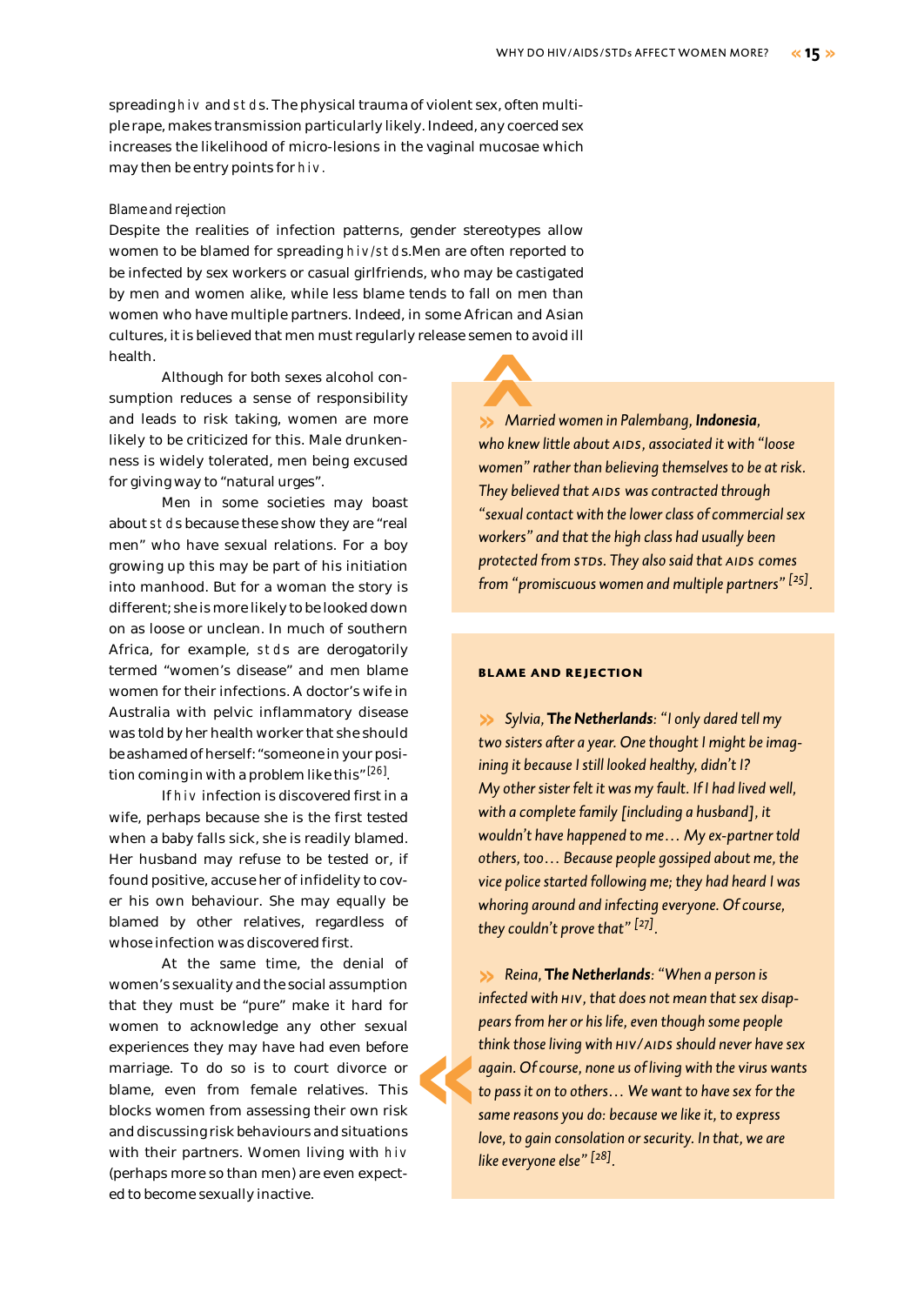Blame can also lead to institutionalized human rights violations, e.g., the compulsory screening of sex workers. Women carrying condoms may be charged by police as sex workers; thus even when they act to safeguard themselves, this may backfire.

#### *Lack of information*

Many women have poor understanding of their own bodies, mechanisms of hiv/std transmission and their level of risk in unprotected sex. Many men also lack adequate information about their own bodies and tend to have even less information about women's bodies and needs.

Addressing these gaps in information and understanding is difficult because many poor men, and even more women, have low levels of education and literacy and have little access to printed information on hiv/aids and stds. Men are more often able to gain information from radio and television. Consequently, women hear about hiv/stds later

> and not infrequently have little or incomplete information about transmission. This may prevent them from assessing adequately their own risks. A female merchant in Senegal commented: "I don't need condoms because I am not a prostitute. I have a husband and children. It is rare that during my travels I fall to the advances of a man. When I do, it is with someone I trust. I only choose to have sexual relations with men who are clean and visibly healthy, polite, and capable of respecting me. These men know me, trust me and know that they don't need to use condoms with me"  $^{[29]}$ .

#### *Communication*

Poor communication between parents and children and between partners about relationships, male and female sexual needs and responsibilities exacerbates risk. Youth as well as adults can be taught to discuss sex-related issues (health, needs, relationships); ideally, this should become an accepted norm.

#### *Family stress*

**»**

Women's traditional family roles are arduous. Rural women in many parts of the world are primarily responsible for subsistence agriculture and, in rural

**«**

**»** *In an African country, when Janet's husband learned that she had HIV infection, he threw her out with their two small children. Janet's father had died of aids and her mother was sick but trying to look after Janet's seven younger siblings. The logical outcome was for Janet to return to her parents' home and help. Her mother has since died, leaving Janet to*

*care for all nine children. None are in school, all are malnourished. They live in one room, a corner of which is partitioned off and rented out to provide a small income. This, and what the older girls can earn from selling sex, keeps the family alive. No help has been forthcoming from Janet's husband nor from other relatives on either side.*

**communicating can be hard**

**»** *Somchai, Thailand: "I want someone to talk to, but it is very difficult to open up. I cannot talk to my wife about this. She does not have much to say about it and rarely exchanges conversation with me. I don't really know how she feels or what she really thinks. She is a very good wife but we cannot be friends"*

*[30].*

**»** *Woman, South Pacific: "I was aware my husband was having casual sex when not with me, but I was too ashamed to ask him to take precautions. I kept telling myself, next time. My advice to young mothers is, 'Don't ever wait for next time.' Now I have big regrets. I'm so lucky that I didn't have any more children after I was infected"*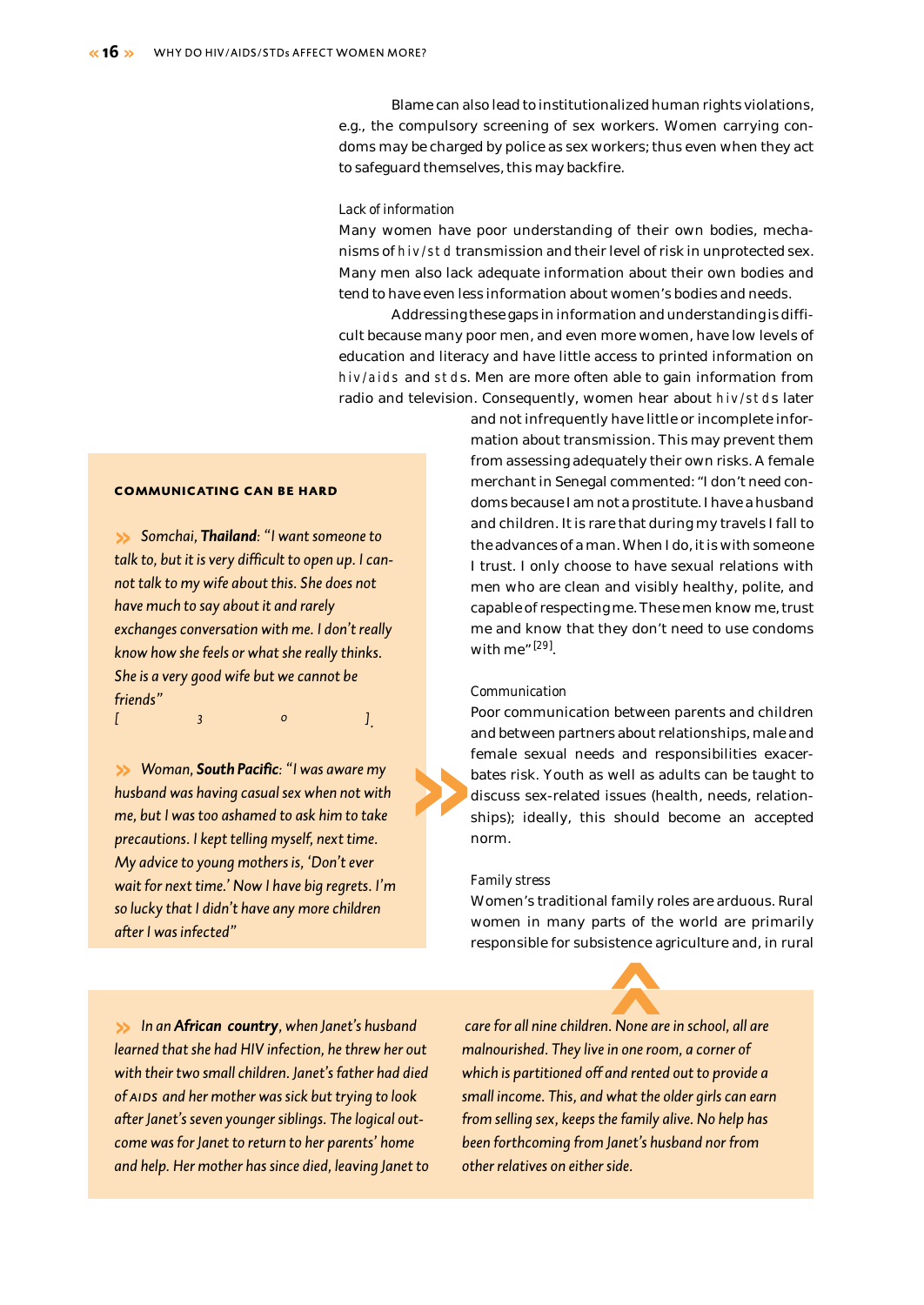and urban areas, informal sector activities. Women usually undertake most household tasks, go through pregnancy, childbirth and lactation, and rear children. Large numbers of women are in fact household heads but lack sufficient authority, money and material resources, family and formal support to provide adequately for their children and themselves. aids-related stigmatization and the extra care burdens brought on by the disease worsen existing gender inequalities, increasing women's vulnerability and exploitation.

The impact of aids on the family may be devastating, with both parents and sometimes one or more children becoming ill and dying. Girls may be withdrawn from school to look after their families, thus increasing their economic and social vulnerability when they grow up. The elderly also take up an increasing care burden when they themselves may be frail.

**»** *A nurse: "In many countries in Africa families admit they have had to disrupt the schooling of the girl children; first, because they need another pair of hands to help them in caring for the sick, and second, because the family resources are reduced and the little funds available go into meeting the basic survival needs of the family… They seem to see this as one big disadvantage of the home-care programme activities*" [32]. **«**



*Young girls are kept from school to help with care, e.g., to get food and medicines (Photo: Roel Burgler)*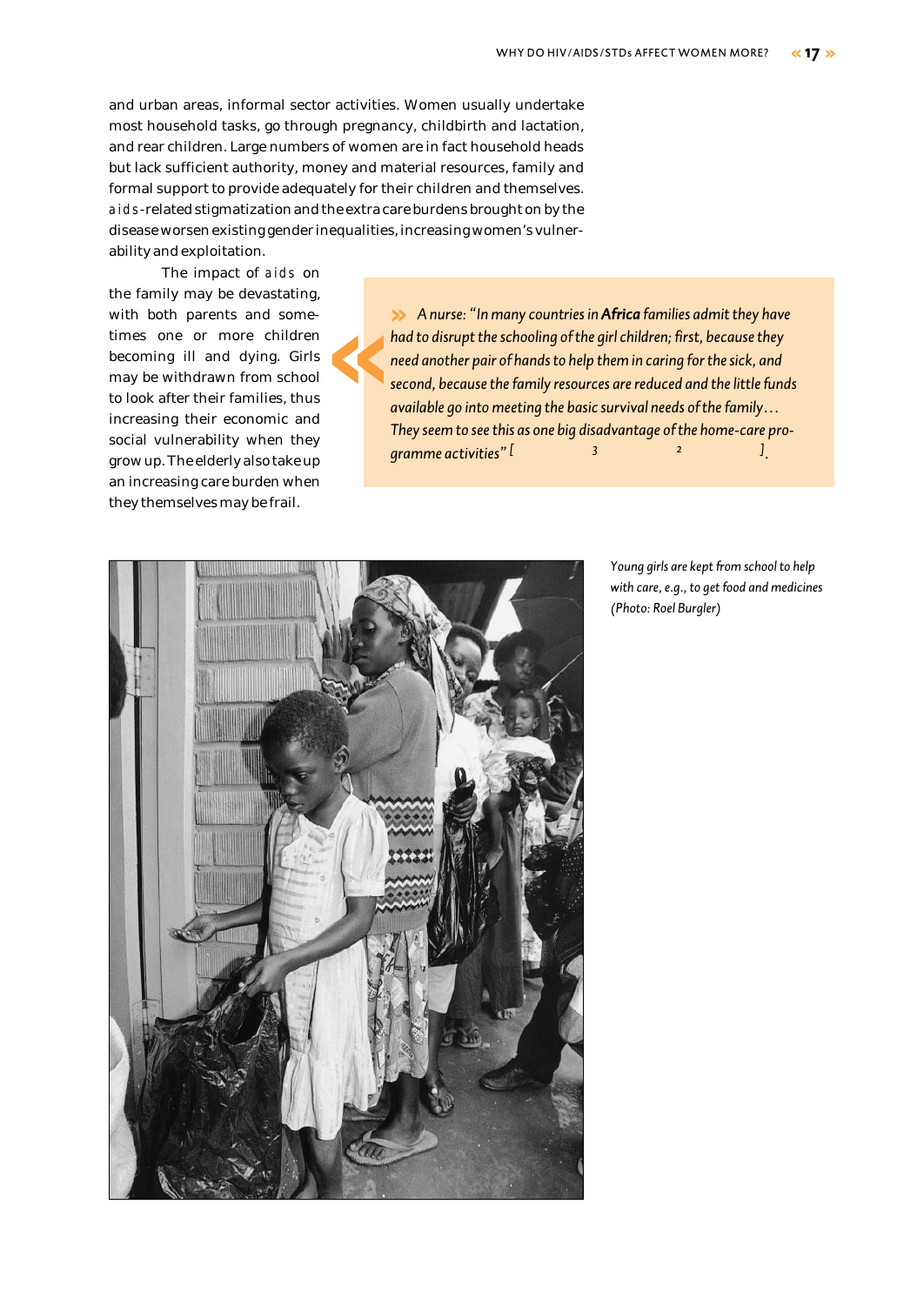

**«**

*Elderly grandparents may face the responsibility of raising their grandchildren (Photo: Roel Burgler)*

aids makes decision-making about child-bearing, abortion and breast-feeding much more difficult. Available services may or may not provide helpful advice or be sensitive to the stress women face around these and other sexual health issues. In fact, women and couples may face humiliation and misinformation in the very centres and at the hands of the so-called professionals supposed to help them.

**»** *Pung, Thailand: "It all happened with my first pregnancy when I had a blood test. The nurse asked me some questions and finally told me I was infected with the hiv virus… I brought my husband in for testing and he tested hiv-positive… I remember crying when both of us sat in front of the nurse. She asked us what we wanted to do with our unborn child. She suggested aborting the child and added that it would be free of charge. If I agreed to do so, I was also required to have a hysterectomy.* 

*I talked to my husband and we both agreed to have an ultrasound to see if our child was healthy. The technician said the child was healthy and strong. Then she looked at my hiv status and suddenly replied: 'No, no you cannot keep the child'; her voice was so* 

*threatening. 'You must abort the child', she insisted. My husband said it is probably better to abort the child, letting go now was better than losing it when the child grew and became as lovely as our dreams. I was not sure myself but was in a state of shock. I asked the nurse if I could have a sterilization that was reversible. She looked at me with surprise and asked if I still had hope for a cure. On the form there was only a hysterectomy so she wrote that I wished not to have a permanent sterilization operation.* 

*I had my child aborted, with a special deal: abortion with sterilization – free of charge. But I still don't know what kind of sterilization I got. I am not sure if it is a reversible or permanent sterilization. I have no way of knowing what has been done to my own body"*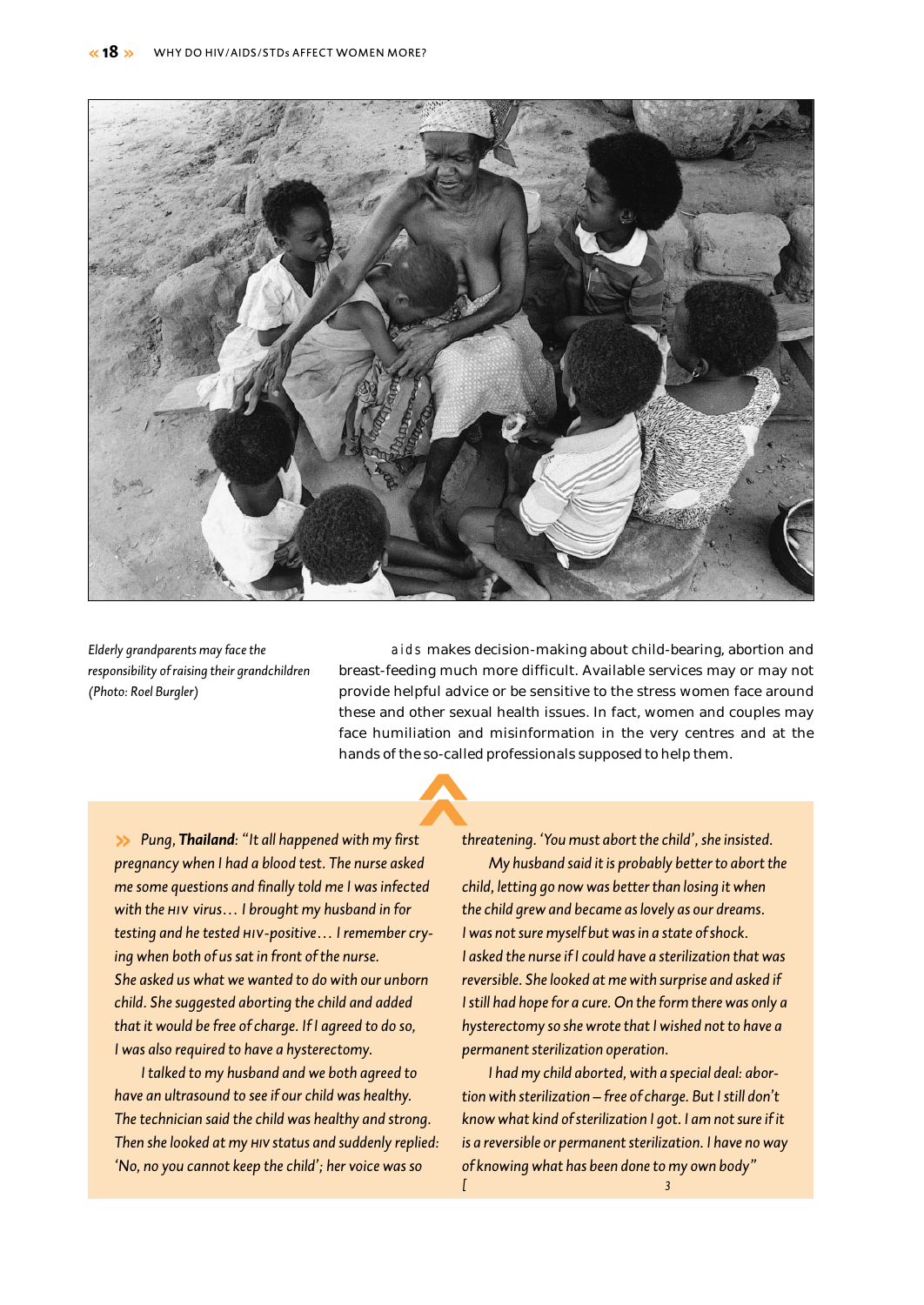#### *Home care*

In areas where the epidemic is already severe, particularly sub-Saharan Africa, hospitals cannot cope and much patient nursing is done at home. Numerous home-care programmes have been developed by church and community groups or as hospital outreach programmes. aids service organizations provide counselling, material and practical help, spiritual support, nursing care and advice. Excellent work is performed by dedi-

cated staff, yet coverage remains low, often under 10%. Visits from support teams may be on a fixed and infrequent schedule, and cost-effectiveness and sustainability remain serious concerns. The extra burden inevitably falls on the family, in particular on women.

In other regions, such as Latin America, the Middle East and Asia, some hospitals, clinics and social services do not provide care because staff are still afraid to accept people with hiv/aids. Stigmatization and discrimination may also prevent families and community members from providing support. **«**

The growing orientation towards home care may, in fact, worsen women's situation, particularly as men are often the first to become sick.

The wife may have to nurse her husband while her own health deteriorates, but the main expenditures are for his care. There may be no appropriate care-givers to nurse her through her sickness. Rather than an excessive focus on home care, developing a continuum of care between hospital, clinic, local hospice and other community care is preferable, a strategy supported by who. This enables health workers at the local clinics, community health workers and neighbours to help when appropriate and when requested by the family.

Men need to be motivated to assume stronger care roles in the family, both for the sick and in general around child care. Health and welfare concerns cannot remain women's preserve. If this can be achieved, husbands may be less likely to desert women who are found to have hiv and will write wills or otherwise provide for their families when they themselves are dying.

#### *Legal and human rights*

At present, women's rights in many countries are curtailed. They may have little right to land, to inherit property, even to keep their own children when their husbands die. aids throws these problems into stark relief because more women are being widowed at a young age and will themselves face an early death. Safeguarding their children's future may be a desperate worry for these women, yet they may lack the means to provide for them without extended family support. In some countries, women are traditionally inherited by the deceased husband's brother. Their economic and social survival may depend on their acquiescence.

**»** *aspane, in Mexico, helped Yolanda, 26 years old. She lived in a "house" of carton near a garbage dump in a Mexico City suburb with her 3-year-old son and 5-year-old daughter. When her partner died of aids and her neighbours discovered that Yolanda was also hiv-positive, they tried to drive her away. Yolanda sought refuge with her mother-inlaw, but her daughter was sexually abused by a brother-inlaw in that household.* 

*In desperation, Yolanda turned for help to a charitable organization for abandoned children. After proving that her children were hiv-negative, so that the organization would accept them, the Department of Social Welfare helped Yolanda to transfer custody of the children legally to the organization. They went there when she died.*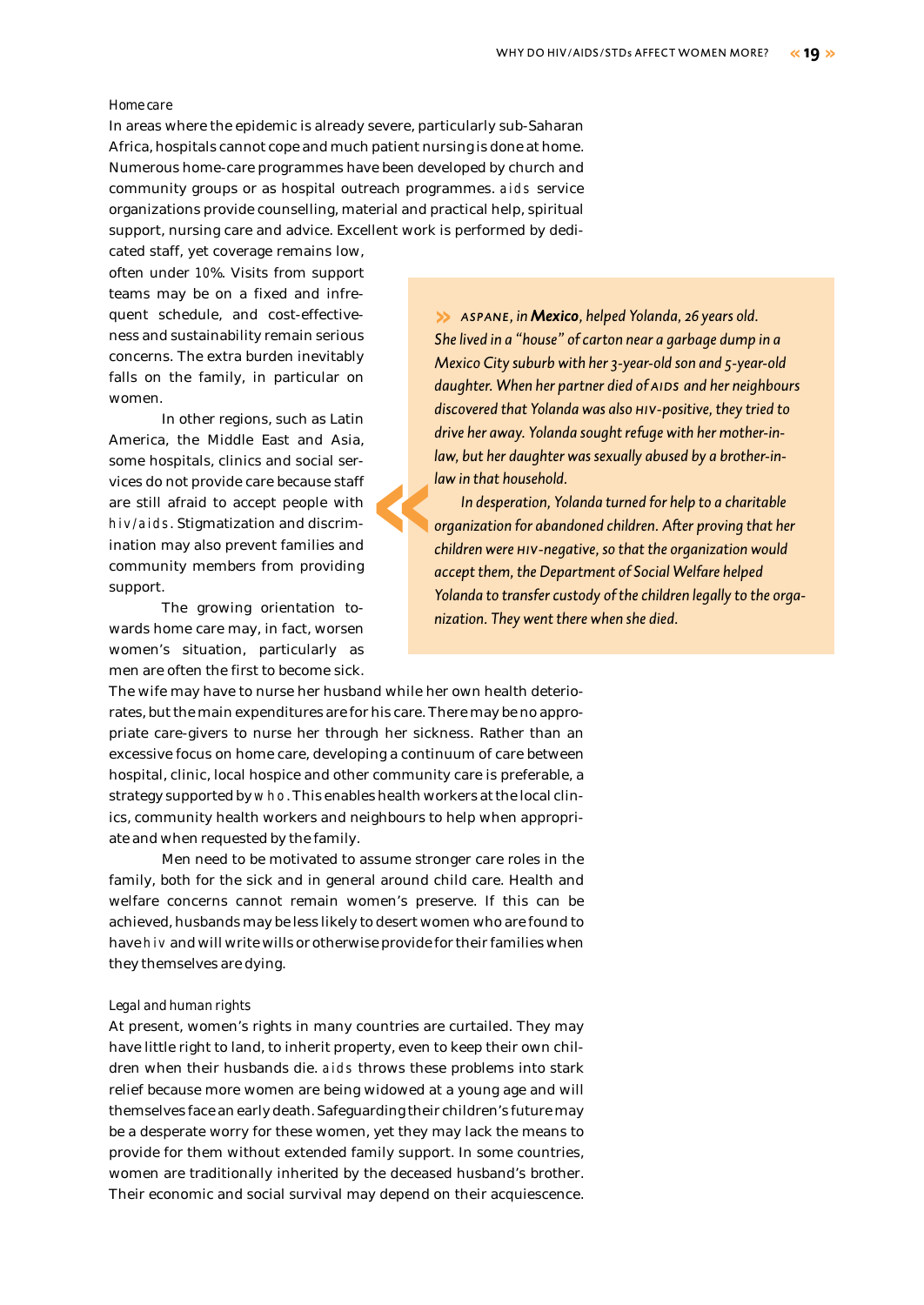#### **violations of human rights**

**»** *aspane in Mexico helps Rosa, who contracted hiv from her bisexual husband. He abandoned her and their four children when he learned that she, too, was hiv-positive. Rosa's in-laws blamed her for the hiv infection and consequently refused to offer her any help or information about her husband, who went into hiding for fear of being made legally responsible for child support.* 

**••** Deborah in Uganda lost her husband to AIDS and is her*self very sick. Her brother-in-law tried from the very beginning to inherit her, but she categorically refused so as not to infect him and his wife. He repeatedly told her he does not care that she has aids and is willing to take the risk of becoming infected. He harassed her for almost a year; when she held firm and refused, he cut off all financial support to her and her four children. Once she refused him, she was ostracized by the entire family and cannot rely on them for anything, even moral support. Now, he is trying to claim the land that his brother left jointly to them[34].*

**»** *"When life became difficult in her native village of Melamchi in the Nepali hills, Geeta moved to Kathmandu where she worked as a housemaid. When her cousin promised her a better job in a carpet factory in India, she jumped at the opportunity: 'I didn't realise that I was sold to a Nepali brothel keeper in India until the lady told me to engage in business… I wept and wept. I was shocked to be sold by my own relative. I went mad. They admitted me into a mental hospital. After a year, I was ultimately forced into prostitution. I never liked it – that was not what I had wanted. But you can't fight against luck and fate.'* 

*Geeta was sent home with 200 Indian rupees (us\$ 6.50) for her transport after she tested hiv-positive. Back in Melamchi, she found her mother had died and her father refused to take her back. Determined to begin a new life, she rented a liquor shop with her savings. The shop was successful until her hiv status became known in the village – then business collapsed and she was forced to close down" [36].*

On the other hand, after the death of a husband, women around the world may be disinherited by the husband's relatives, particularly if they blame the woman for his death. **»**

> At another level, married women's confidentiality may be broken with relative impunity leading to violence or desertion if their husbands blame them for infection. Meanwhile, women may not be informed of their partners' hiv status. The right of partner notification versus strict confidentiality is being debated in many countries and different policies are being developed. For women the outcome is particularly crucial as infection often enters the family through the husband. Uninfected wives could, in theory, protect themselves but only if access to information is accompanied by the economic, social and legal means to take preventive action.

> The rights of women living with hiv to bear children or seek an abortion are hotly debated. A British woman living with hiv was angered and upset by accusations that her choice to have a baby was selfish as the child risked infection or, if it lived, would certainly be orphaned fairly young [35] . In many developing countries a woman's status is highly dependent on motherhood; much more than in Britain it may be of great importance to an hiv-positive woman to have a child.

> The issue of sex work also raises difficult legal and ethical problems. While soliciting remains illegal in most countries, sex workers remain vulnerable to abuse, are difficult to reach with hiv/std prevention and support programmes, and face increased stigma. Yet arrangements for sex work may involve minors, abduction and coercion; these aspects of the trade must be stopped. aids is giving rise to increased public outrage about these human rights violations.

**»**

Another neglected area is the rights of homosexual women and men to social acceptance, child care, mar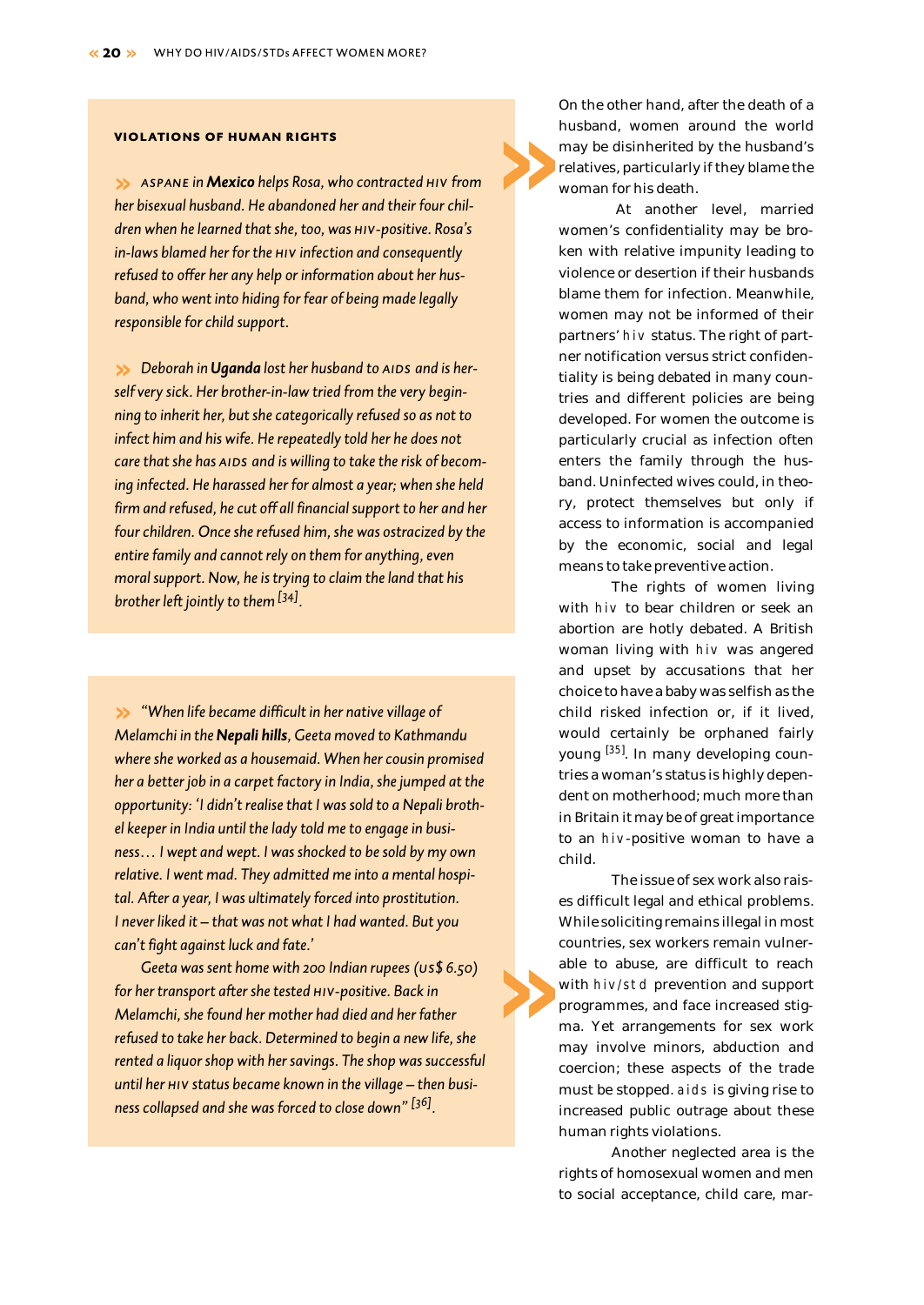riage and inheritance. Lesbian relationships are a preferred lifestyle for some women and generally carry a low risk of hiv infection. However, societal intolerance precludes many women from exploring this option even if they would like to. Male gay relationships are more common in some societies, but their very existence may be denied or condemned, leading gay men to marry and engage in bisexual contacts even if they prefer only to have sex with men. "Talk to any African government about homosexual issues and the spread of aids, and they simply tell you that homosexual activities only go on in the Western world," said Obi Zikora, president of Gentlemen Alliance, in Nigeria <sup>[37]</sup>. "The stigma attached to homosexuality frightens away many who should be examined from going to doctors."

As with sex workers, legal rights for homosexuals and lesbians need to be strengthened and societal intolerance challenged if they are to cope better with hiv and aids and not be driven underground.

#### *Structural patterns*

Economic policies widening the gap between rich and poor countries and rich and poor people within nations exacerbate the conditions for hiv/std transmission. For example, economic structural adjustment programmes may have a negative impact on rural and urban poverty, national debt and trade relations. These policies hamper countries' capacity to provide social, educational and medical support to affected families and communities, especially if food subsidies are cut and social, welfare and health expenditures are reduced.

The epidemic hits hardest the developing world and the poor inner cities of industrialized countries, which are least able to cope. Furthermore, poverty increasingly has a female face: undp estimates that 70% of the world's poor are women. As prevention efforts are

*The epidemic hits hardest among the world's poor, 70% of whom are women (Photo: Roel Burgler)*